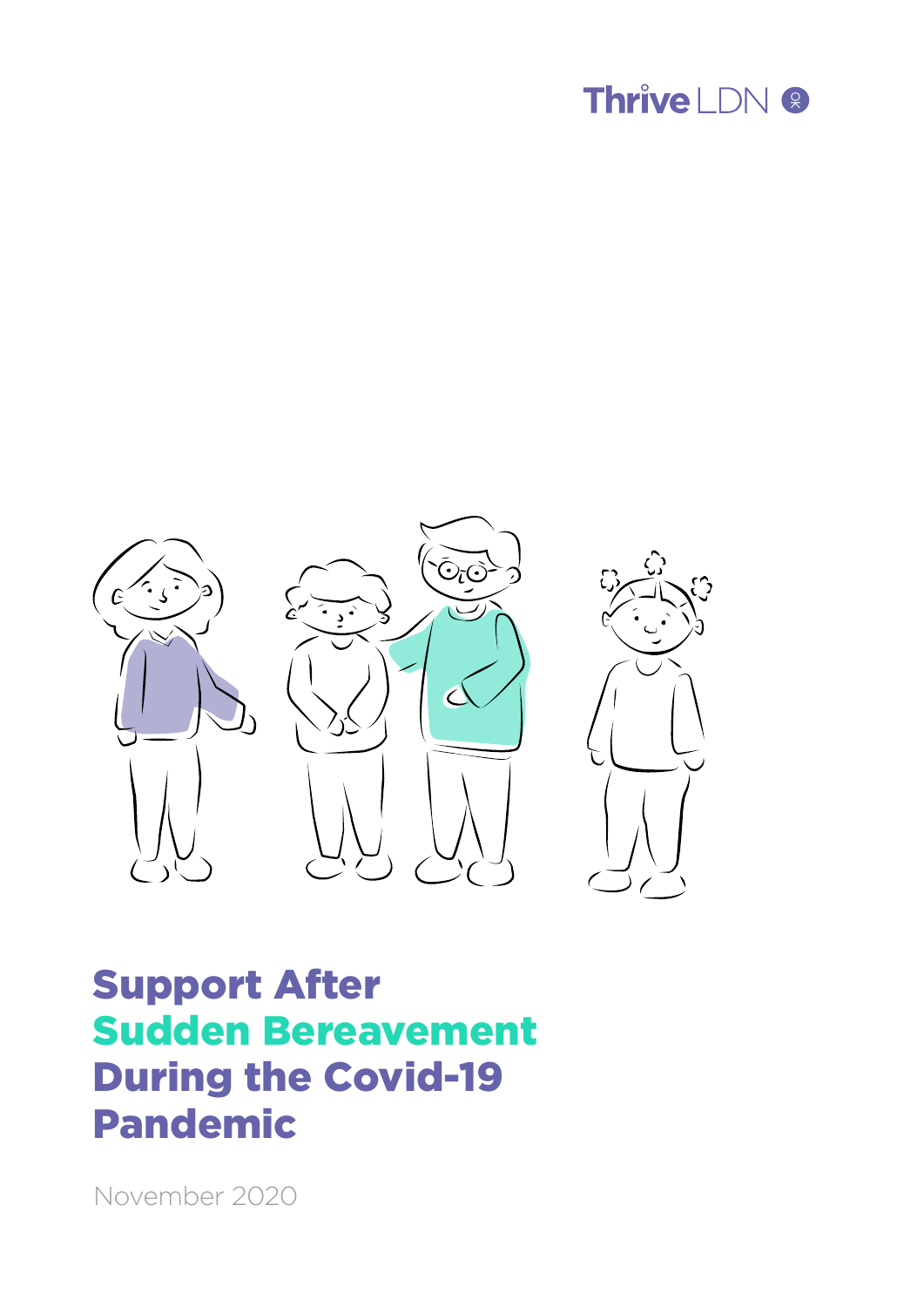| <b>Contents</b>                                |                                  |
|------------------------------------------------|----------------------------------|
| <b>About this resource</b>                     |                                  |
|                                                |                                  |
| <b>Introduction</b>                            |                                  |
|                                                |                                  |
| How you might be feeling                       |                                  |
| What might help?                               |                                  |
| What might not help?                           |                                  |
|                                                |                                  |
| What may happen in the coming weeks and months |                                  |
| Police                                         |                                  |
|                                                |                                  |
| Coroners                                       |                                  |
| Inquests                                       |                                  |
| Sources of support                             |                                  |
|                                                | 10<br>and the state of the state |
| <b>Support specific to you</b>                 |                                  |
| Finding local support in London                | 11                               |
| Nationally available support                   |                                  |
|                                                |                                  |
| Children and young people                      |                                  |
| Older people                                   |                                  |
| LGBTQI+ communities<br>Key workers             | 12<br>18<br>20<br>21<br>22       |

*Support After Sudden Bereavement During The Covid-19 Pandemic* 2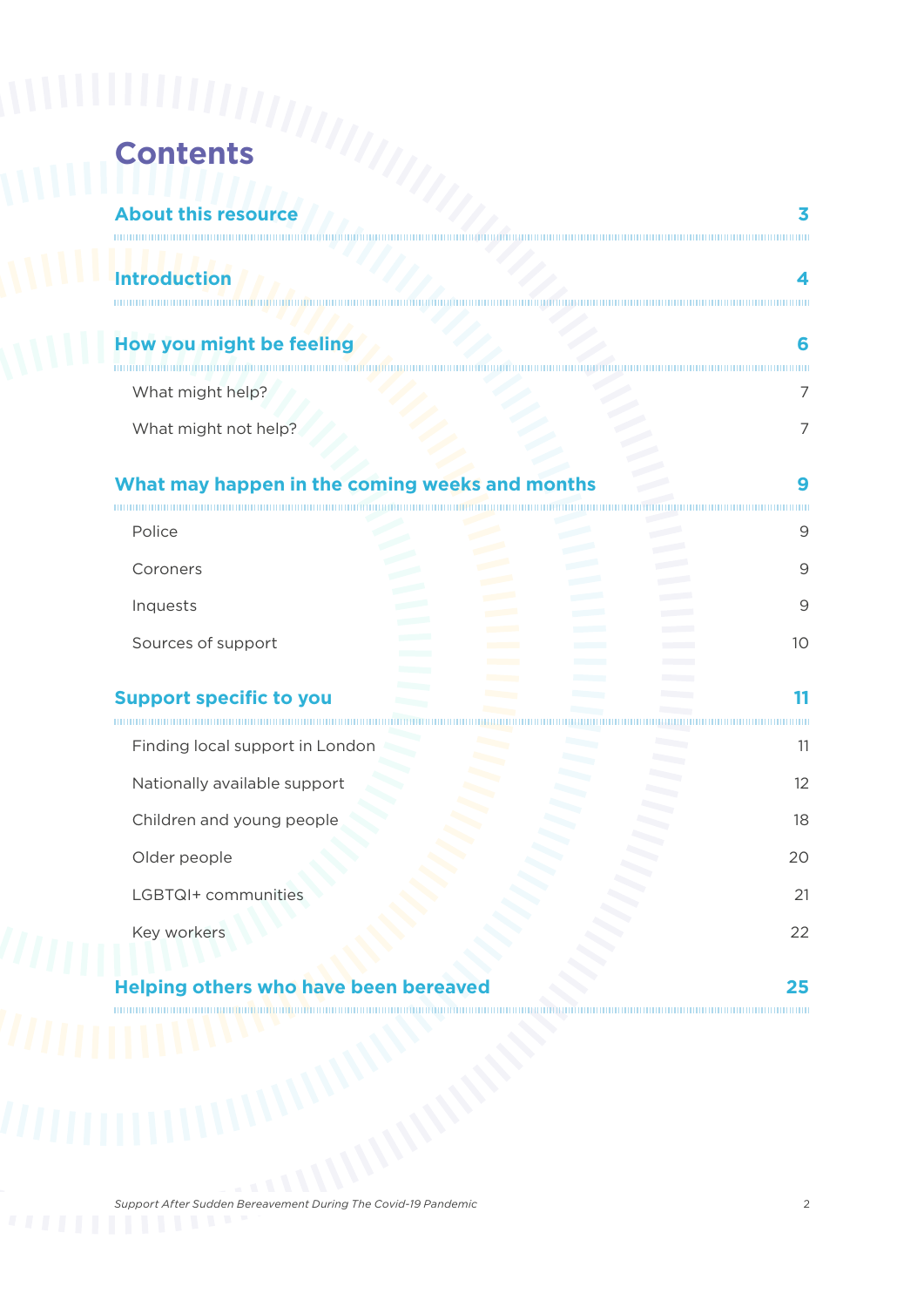# <span id="page-2-0"></span>**About this resource**

We have put this resource together to support you if you are grieving the sudden death of someone close to you, or if you are supporting someone going through sudden bereavement. We have tried to outline what might happen in the coming weeks and months; practically, around what processes and actions need to happen and emotionally, looking at the many different feelings you may experience.

We have signposted where you can get further support and specialist advice, on everything from inquests to how to talk to children about sudden death.

We are living through extraordinary times and it is easy to feel isolated. Please know that you are not alone. Support and advice services may be doing things a little differently, but they are there for you. Many services now offer easily accessible telephone- or internet-based support. Some faceto-face services still happen where it is safe to do so. But all of the services we have listed here are open and ready to help.

We are sorry for your loss and hope that you can find something here that might help you, either now or at some time in the near future.

#### **Thrive LDN**

On behalf of Public Health England Office for London, **[Thrive LDN](https://www.thriveldn.co.uk/)** is coordinating the public mental health response to COVID-19 in London to support the mental health and resilience of Londoners.

For any queries about this pack, please contact Thrive LDN Suicide Prevention Lead, Gabriella Baker (**[gabriella.baker@nhs.net](mailto:gabriella.baker@nhs.net)**).

For general information about Thrive LDN's work please contact **[info@thriveldn.co.uk](mailto:info@thriveldn.co.uk)**.

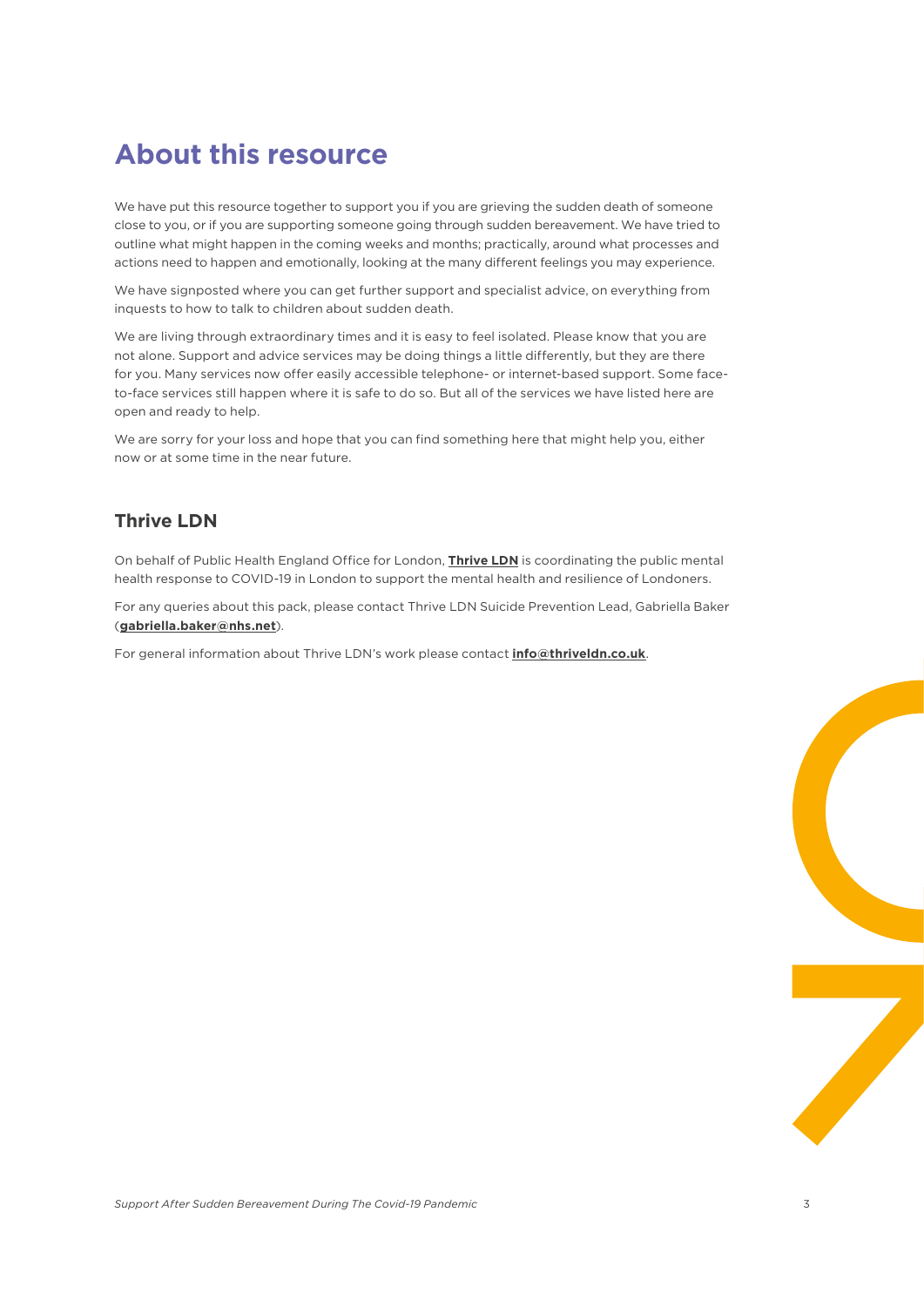# <span id="page-3-0"></span>**Introduction**

Bereavement is one of the most challenging things that we can experience, affecting every one of us. In some traumatic circumstances, we might need additional and more specialised support to help to cope with a bereavement.

If you have experienced loss during the coronavirus (COVID-19) pandemic, we offer our heartfelt condolences. It is immensely traumatic to be unable to say goodbye to your loved one in the usual way. You may have been isolated from your support network due to current restrictions on social gatherings. If the death was sudden, you might experience greater shock and find it more difficult to accept, due to limited time to prepare for life without the person who has died.

This has been developed to reassure you that help is available whenever you need it. It provides important information about how existing services have changed how they are supporting people. We have included dedicated support options for groups of people who may be particularly vulnerable, to help ensure you are aware of who can best understand your circumstances.

*If you are supporting someone who has recently been bereaved, it may be that they need some more dedicated or specialist support. LGBTQI+ people may feel excluded from family arrangements and older people may experience more isolation. Children and younger people will need support tailored to their age and understanding. This has information on how to access this specialist support.* 

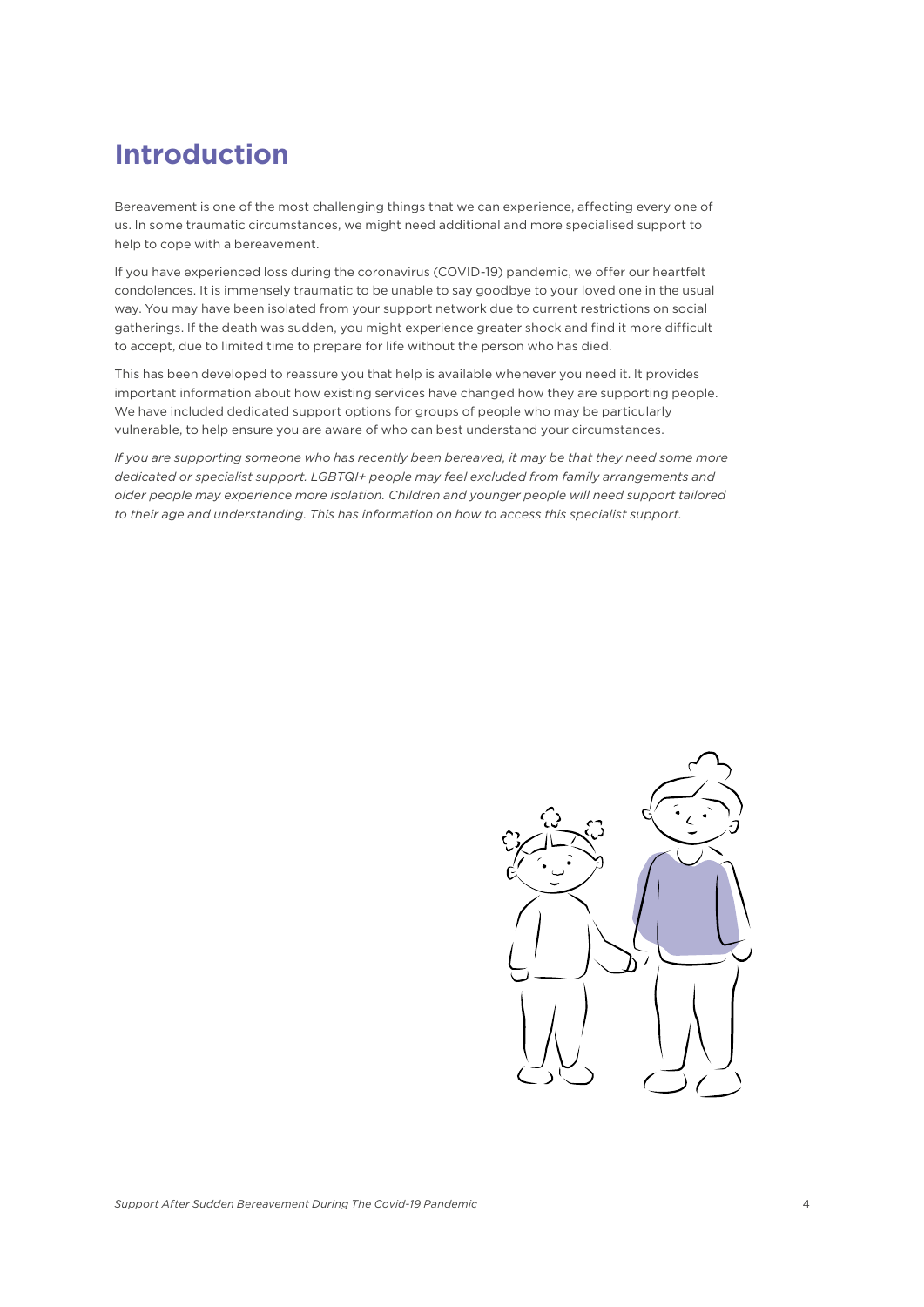# **How you might be feeling**

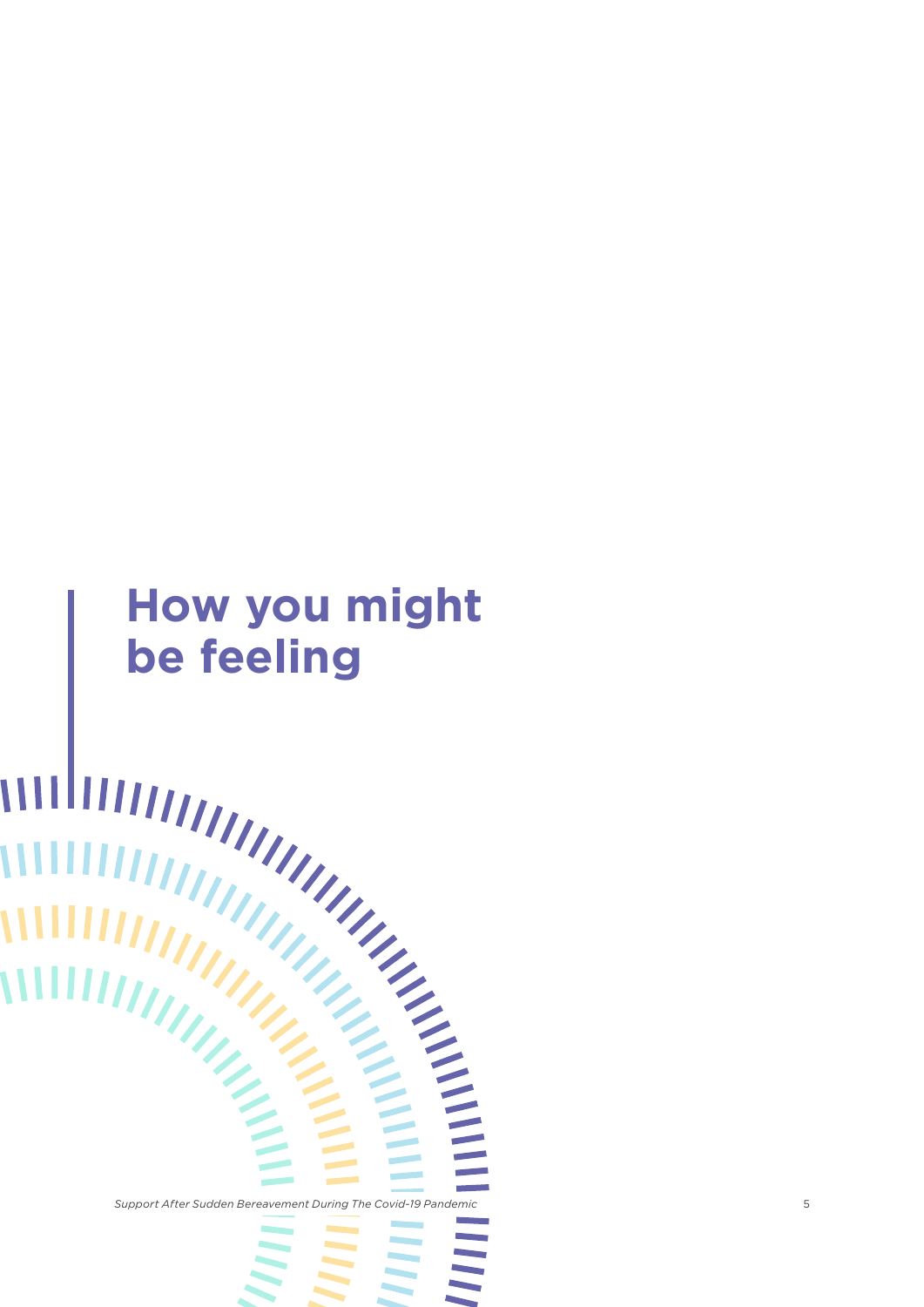# <span id="page-5-0"></span>**How you might be feeling**

Let us start by saying that there is no one way to feel when you have been bereaved. Emotions do not follow each other neatly and there is certainly no set process for grief.

Sudden bereavement can bring about feelings of shock, disbelief, and difficulty accepting the loss of your loved one. In the context of the COVID-19 pandemic, these emotions may be further intensified by the uncertainty of changing regulations and being isolated from friends and family at a time when you need their support most.

We have outlined just some of the emotions that people have said they have experienced after a sudden death. Experiencing a wide range of different emotions is normal, although people have their own ways of expressing feelings. Knowing that these reactions are normal can help you to cope.



#### **Shock**

You may feel bewildered about what has happened, and it can feel very difficult to continue with your usual daily tasks. The feeling of shock can last for a very long time and you may feel detached from what is going on around you before the reality of the person's death sinks in.



#### **Disbelief**

Some people may struggle to accept that the person has died and will no longer be part of their lives. It can be frightening to imagine a future that is different from what you planned, as well as the impact this loss will have on others.





You might feel angry that the current circumstances have restricted your ability to say goodbye how you would have wanted to. Maybe you were unable to be with your loved one as they died, or to attend the funeral. The practical matters you have been left to manage may even make you feel angry with the person who has died. This is a very normal reaction to losing someone suddenly and does not mean that you loved that person any less.



#### **Sadness and despair**

Profound sadness can be one of the more frequent reactions to the death of a loved one. The prospect of living without the person who has died can feel hard to bear, bringing about a feeling of deep despair.

#### **Physical responses**

People who have been bereaved suddenly may experience a variety of physical reactions, including intense headaches, upset stomachs, and feeling low. Your sleep and appetite may be disrupted, making it difficult to take care of yourself mentally and physically.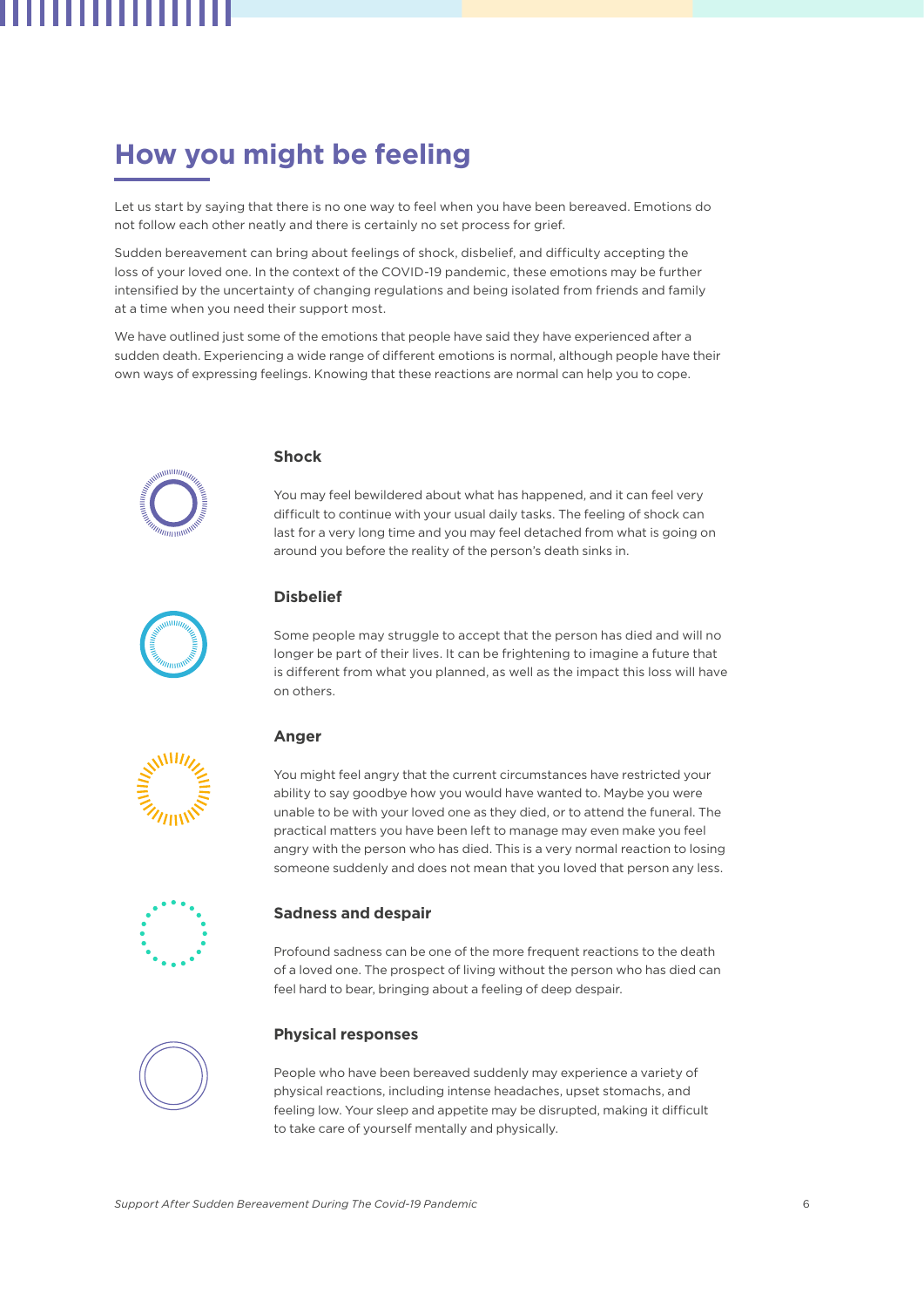## <span id="page-6-0"></span>**What might help?**

People who have been bereaved have suggested the following things that helped them to cope. We have added some more that may be more appropriate or accessible due to COVID-related social restrictions.



#### **Expressing your feelings**

Find different ways to let your feelings out, either for yourself, or to let others know how you are doing. Some people say that drawing or writing helps them to deal with the things they would rather not talk about. Perhaps texting and online messaging can help when you really can't face a long conversation. Find what works for you, the most important thing is to try to communicate with those who care about you.



#### **Looking after yourself physically**

Make sure that you prioritise your wellbeing by eating well and getting enough sleep daily. We know that this can be difficult, especially if you are looking after children or other relatives. But you can't help others until you have looked after yourself - your own wellbeing is incredibly important.



#### **Making opportunities to remember**

Many people find comfort in memories, using pictures and visiting places that remind you of your loved one. You may need time before you are ready to do this, as memories can be painful at first. There is no time limit to how long you might need before you can start to remember someone without feeling this pain – everybody is different.



#### **Spending time outside**

Getting out of your home and having a change of scene is vital, as is including gentle exercise in your routine. Being in nature, walking the dog, having time for your thoughts – these are all simple things that really do help us to cope in extremely difficult times.



#### **Developing 'rituals'**

This could be as simple as lighting a candle or listening to piece of music that means something to your relationship with the person who has died. In time, you can create a more lasting memorial to mark the person's life.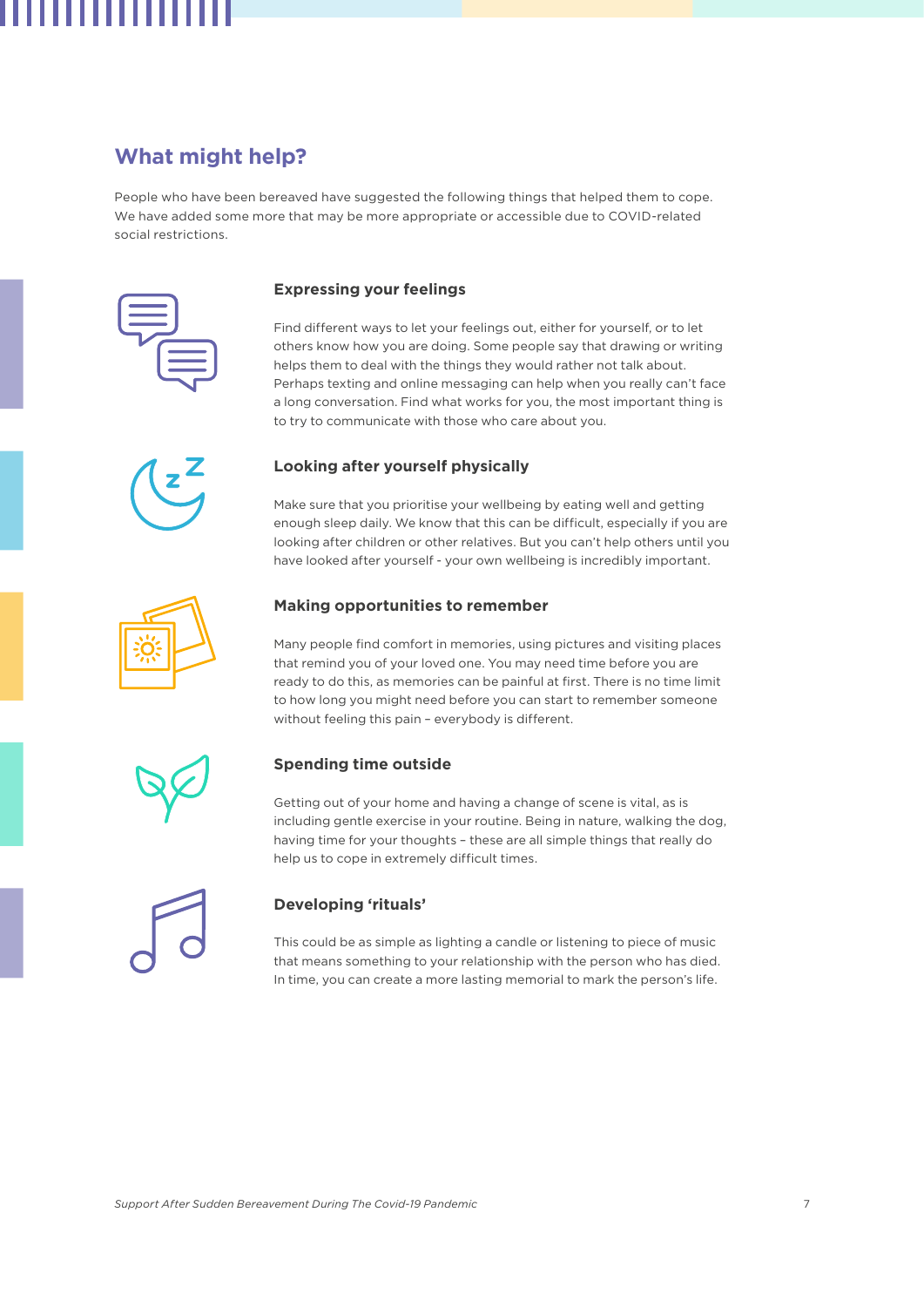

#### **Speaking with and reading the words of people with lived experience**

More than anything else, people who have been bereaved suddenly or in traumatic circumstances have found comfort from talking to others who have experienced the same loss. We have listed organisations in this toolkit to help you to locate local groups or online forums that can connect you to others.

#### **Participating in activities**

You may not feel that you can ever enjoy the things you used to do before your loss. When you feel that you are able, slowly getting back to the activities you have previously enjoyed, such as sports, music and social events, can help enormously. Now that many activities are carrying on online, you may even find it easier to do from home where you can dip in and out as you feel ready and able.



#### **Developing an emotional first aid kit**

You can ask a friend to help you to build an emotional first aid kit. Everyone finds comfort in different things, from music and poetry, to a warm blanket or a hot drink. Having this to hand when you are not coping can give you a small amount of comfort at a difficult time.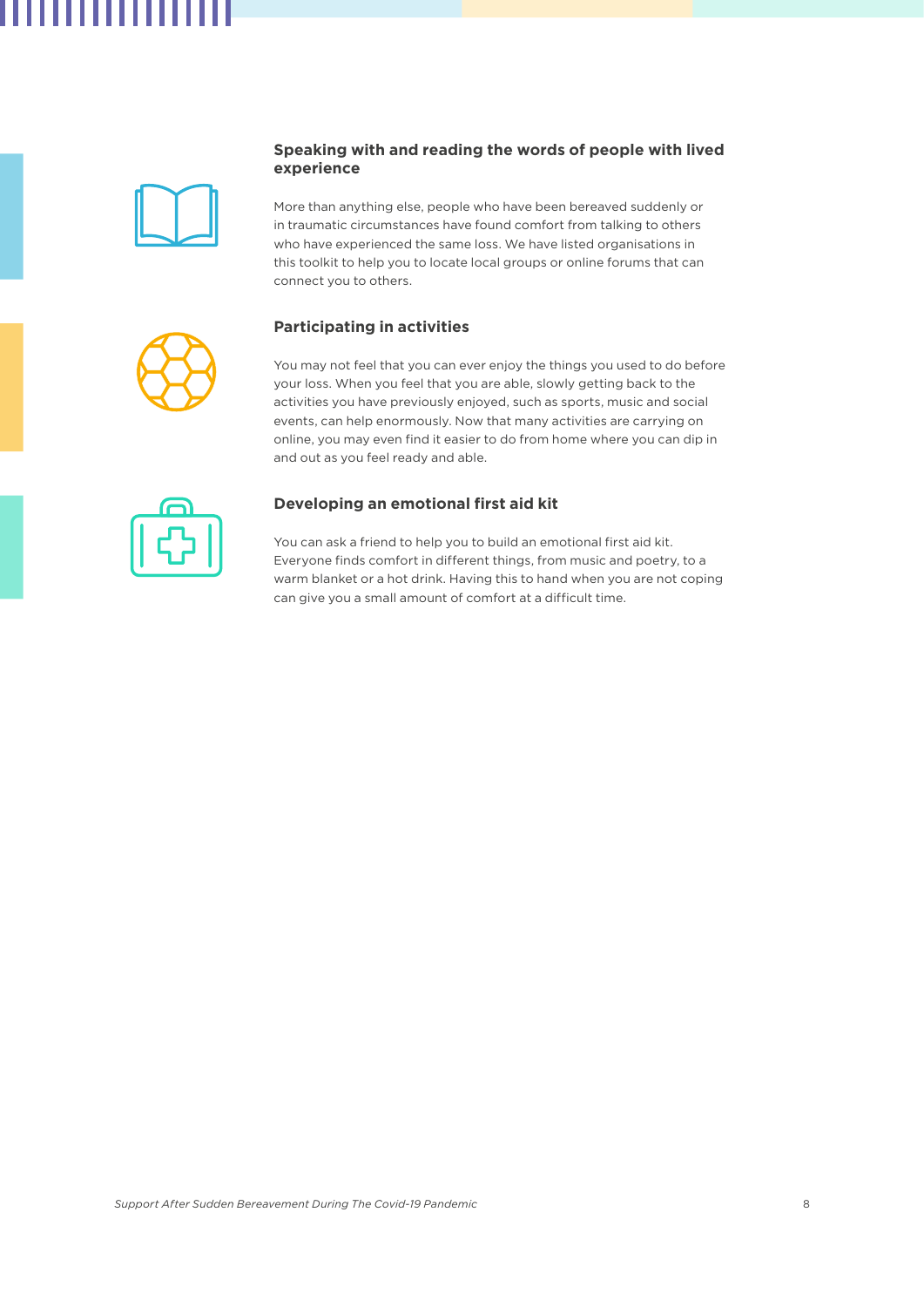## <span id="page-8-0"></span>**What might not help?**

We understand that it can feel difficult to put one foot in front of the other in the early days of bereavement. People who have been in your situation have also talked about what is not helpful when you are trying to get through this difficult experience.



#### **Avoiding talking about what has happened**

Although it may be difficult, it really is best to keep communicating however you can. We have so many ways of communicating from our home now; face to face on Zoom, voice memos, texts, instant messaging. Find a way that you feel most comfortable with and talk to those you trust.



#### **Taking risks**

When some dies there may be a feeling of "what is the point". When feeling desperate, we can take unnecessary risks, including with our own health and wellbeing. This can include using alcohol and drugs to try to blot out the pain. But this only prolongs your pain and delays how you can work through your grief, making you feel even worse.

If you are having suicidal thoughts, please talk to someone **[now](http://www.samaritans.org/how-we-can-help/contact-samaritan/talk-us-phone/)**.

#### **Not seeking help**

You may feel helpless and worried about what others think, concerned about appearing 'weak' or not wanting to bother anyone. Please know that what you're feeling is important and people will care about you and want to help.

#### **Hurrying to make big decisions**

It is an overwhelming time, and you may have a great deal of administrative or legal tasks to deal with on top of your emotions. Let some time pass and gather your thoughts before making any big decisions.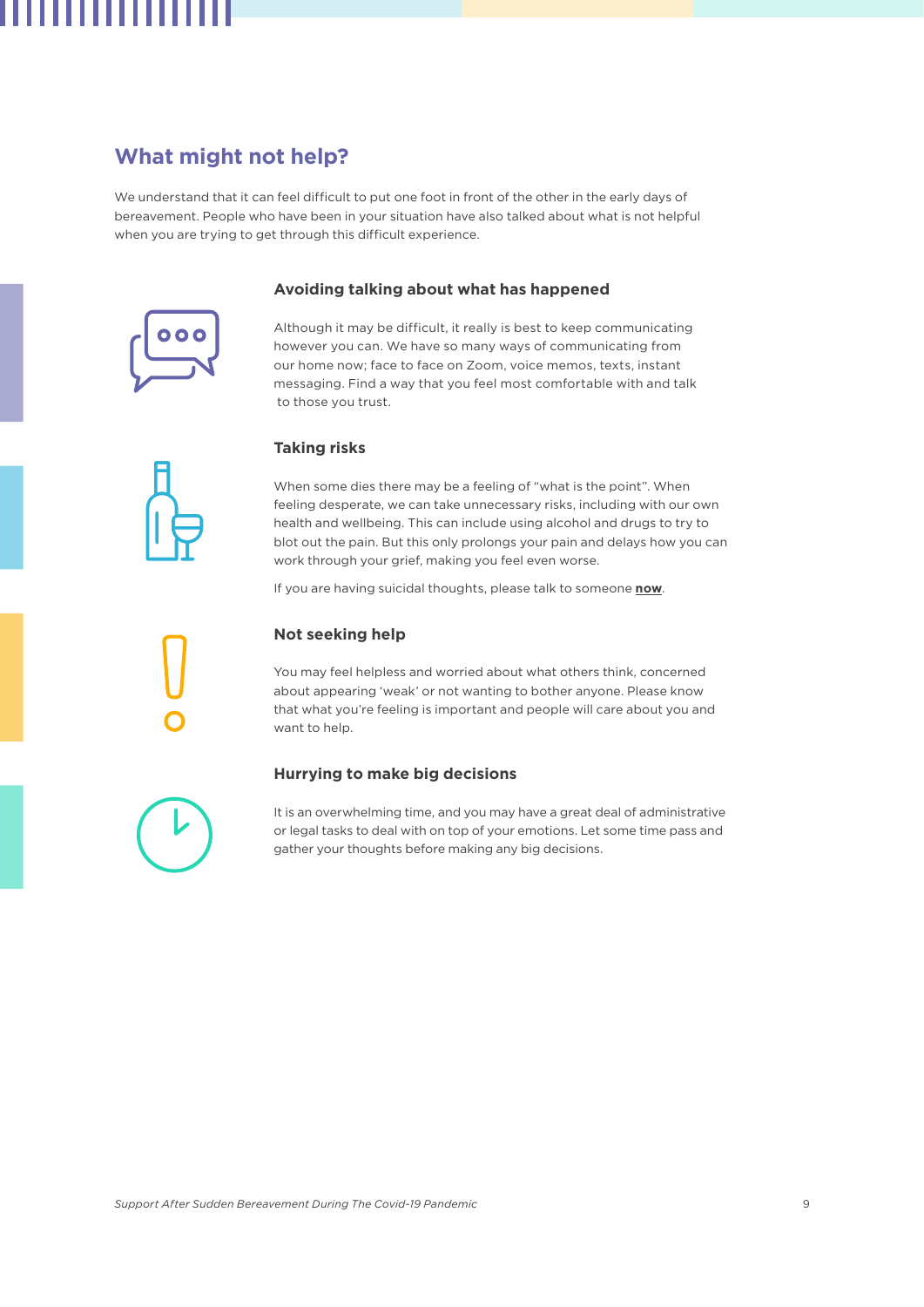# **What may happen in the coming weeks and months**

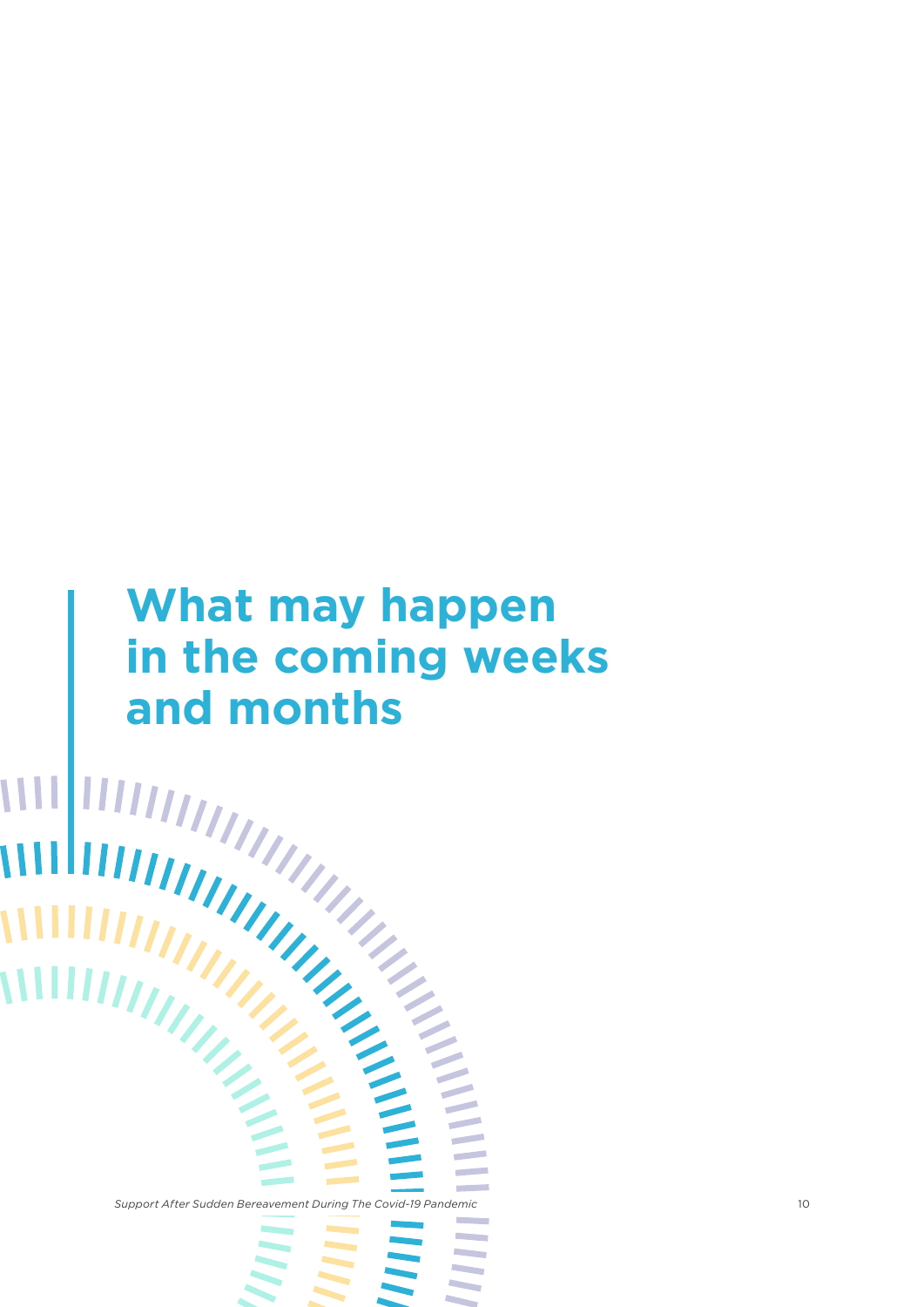# <span id="page-10-0"></span>**What may happen in the coming weeks and months**

While you are trying to cope with the emotional impact of your loss, there may be a number of legal and administrative tasks to deal with. You may not have expected to have to go through an inquest process for example, or to have contact with the police.

We have outlined some of the key people you may be in contact with in the weeks following a sudden death. The **[Support after Suicide Partnership](https://supportaftersuicide.org.uk/)** have put together a more detailed **[timeline](https://supportaftersuicide.org.uk/journey-days/)** that provides helpful information and support over the days and months following a bereavement by suicide, which you may also find useful.

Just as with the emotional impact of sudden bereavement, there is support available to help you to navigate the systems and processes that need to be followed. The professionals you will be in contact with, such as coroners, police and funeral directors, are extremely experienced and aware of how difficult this time is for you.

#### <span id="page-10-1"></span>**Police**

When someone has died unexpectedly, the Police will investigate what has happened on behalf of the coroner to make sure that no-one else was involved. To do so, they may ask how the person who has died was acting in the days and weeks before their death. They may also ask you to help them confirm the person's identity. Occasionally, the police may need to take personal items away as part of their investigation, but these will be returned. You might want to note down the name and contact number of the officer in case you have any questions after they have gone.

#### <span id="page-10-2"></span>**Coroners**

All sudden and unexplained deaths will be reported (by the police) to the local coroner, who must complete a report on the death before it can be registered. The coroner's officer will contact the next of kin to explain why the death has been reported and what is likely to follow. The investigation may take time, for example in cases where there is to be an inquest. You could speak to the coroner's officer about how to make funeral arrangements and inform services about what has happened, as well as any other concerns and questions you may have.

Sometimes the coroner will decide to request a post-mortem examination to be clear about how the person died. The process usually involves an examination of the organs carried out by a medical specialist known as a pathologist.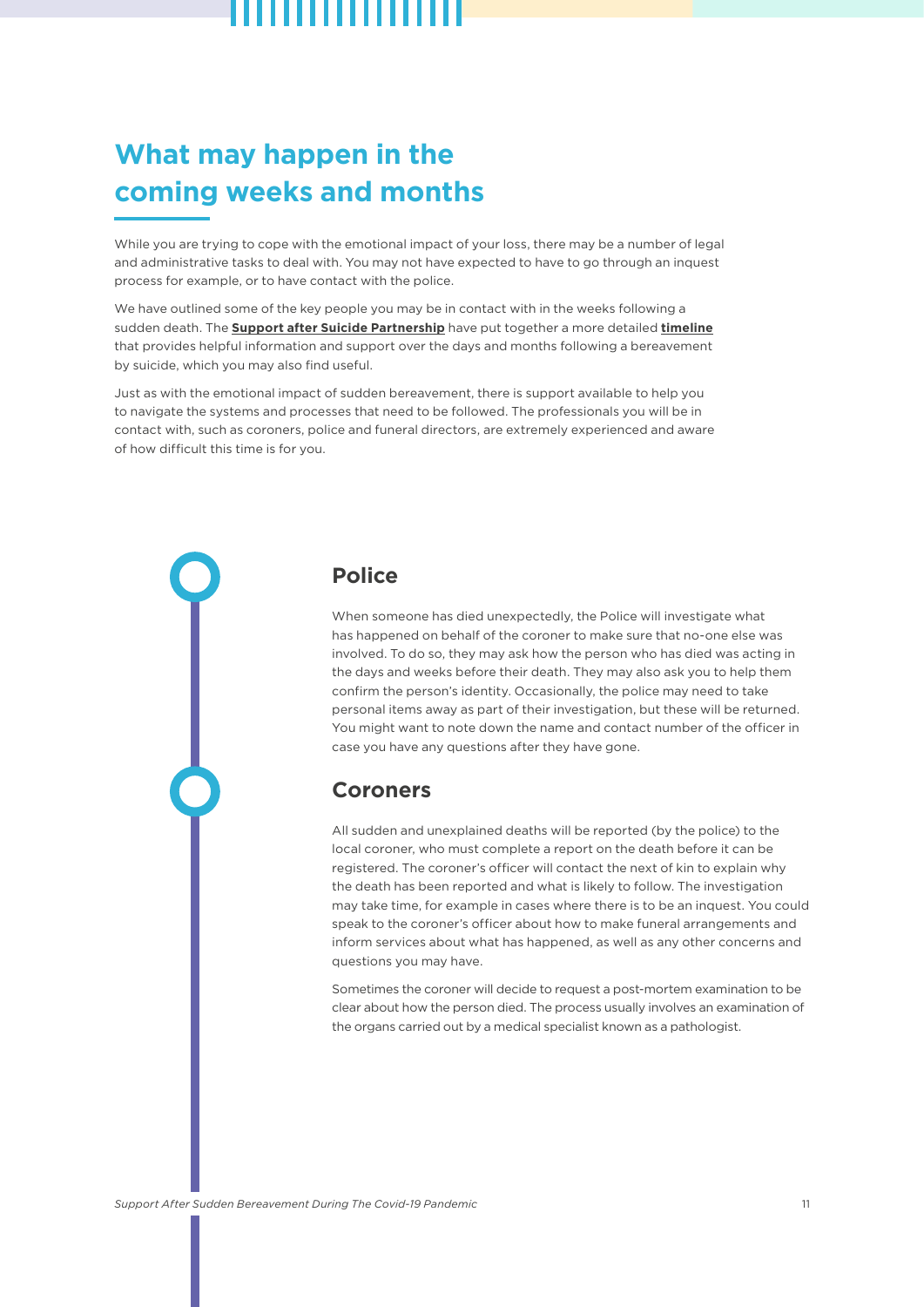#### <span id="page-11-0"></span>**Inquests**

If it was not possible to find the cause of death from the post-mortem examination, or if the death was sudden, the coroner must hold an inquest. Therefore, there is always an inquest when someone may have died by suicide. The inquest may be held with a jury (depending on the circumstances of the death) but it is important to know that it is not a trial and its purpose is to discover the facts of the death, not to apportion blame. No one can be 'found guilty' and no one will be 'blamed' for the death.

#### **Changes to the inquest process due to COVID-19**

**O** The coroner will advise you of the date of the inquest, however in the current circumstances this date is likely to be significantly delayed due to staffing shortages and other disruptions to investigations.

**O** No physical hearings will take place unless essential and urgent; those directly involved will instead attend remotely via audio-visual software. The court will contact you directly to make the necessary arrangements.

As coronial hearings must be held in public, current guidance suggests an inquest may be conducted from a court with the coroner physically present, whilst access for members of the public or press can be facilitated via live audio or video link by contacting the court.

**O** A COVID-19-related death is not a reason in itself for involvement of the coroner, but they may investigate the death if, for instance, there are concerns about or delays in medical care in the lead up to the death, or the cause of death was unclear.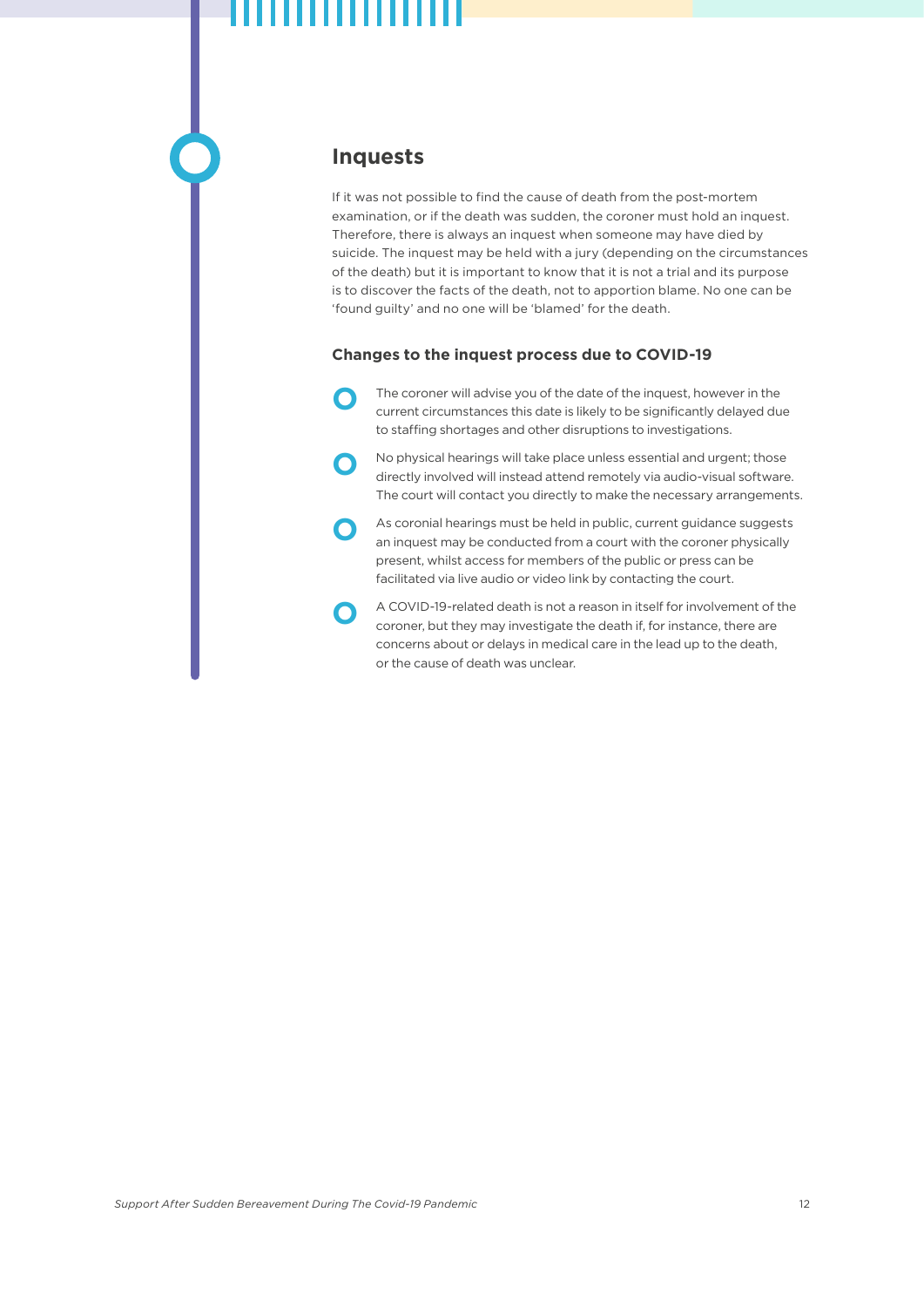## <span id="page-12-0"></span>**Sources of support**

#### **Guide to coroner's services**

The Ministry of Justice have published a **[guide to coroner services](https://www.gov.uk/government/publications/guide-to-coroner-services-and-coroner-investigations-a-short-guide)** to provide you with further information. Whilst the guidance is primarily for bereaved people, it may also be helpful for others who are involved in or affected by a coroner's investigation or are attending a coroner's inquest. Further detail on changes to the coroner's process during the COVID-19 pandemic is available via the **[Chief Coroner's guidance](https://www.judiciary.uk/related-offices-and-bodies/office-chief-coroner/guidance-law-sheets/coroners-guidance/)**, see guidance no.34-39.

#### **The Coroners' Courts Support Service**

The service provides practical and emotional support to families and other witnesses attending coroner's courts in the event of a sudden and unexplained death. In line with government guidelines, they are currently offering support with any aspect the inquest process via their national helpline: 0300 111 2141, 9:00am-7:00pm, Monday to Friday and 9.00am-2.00pm on a Saturday, or **[helpline@ccss.org.uk](mailto:helpline@ccss.org.uk)**. They also provide helpful leaflets for **[bereaved people](https://coronerscourtssupportservice.org.uk/wp-content/uploads/2019/07/69473_CCSS_Bereavement_6pp_DL_May_19_lr.pdf)** or **[other witnesses](https://coronerscourtssupportservice.org.uk/wp-content/uploads/2019/07/69473_CCSS_6pp_DL_Information_Leaflet_May_19_lr_1.pdf)** attending inquests.

#### **Tell Us Once**

Tell Us Once is a service that lets you report a death to a range of government services in one go. When you register a death, a registrar will give you a phone number and a unique reference number so you can access the service online or by phone. If you cannot register the death because an inquest is underway, you can still **[ask a registrar](https://www.gov.uk/register-offices)** for a unique reference number. You will need to **[ask for an interim death certificate from the coroner](https://www.gov.uk/after-a-death/when-a-death-is-reported-to-a-coroner)** holding the inquest beforehand.

Tell Us Once notify people such as the Passport Office, HMRC, DVLA, DWP and your local authority so that you don't have to make all those calls yourself. Other services, such as banks and utility companies, may also have dedicated staff to help people who have been bereaved with the necessary arrangements. For further information, try searching on the organisation's website for bereavement guidance, and a number for their bereavement team.

*Support After Sudden Bereavement During The Covid-19 Pandemic* 13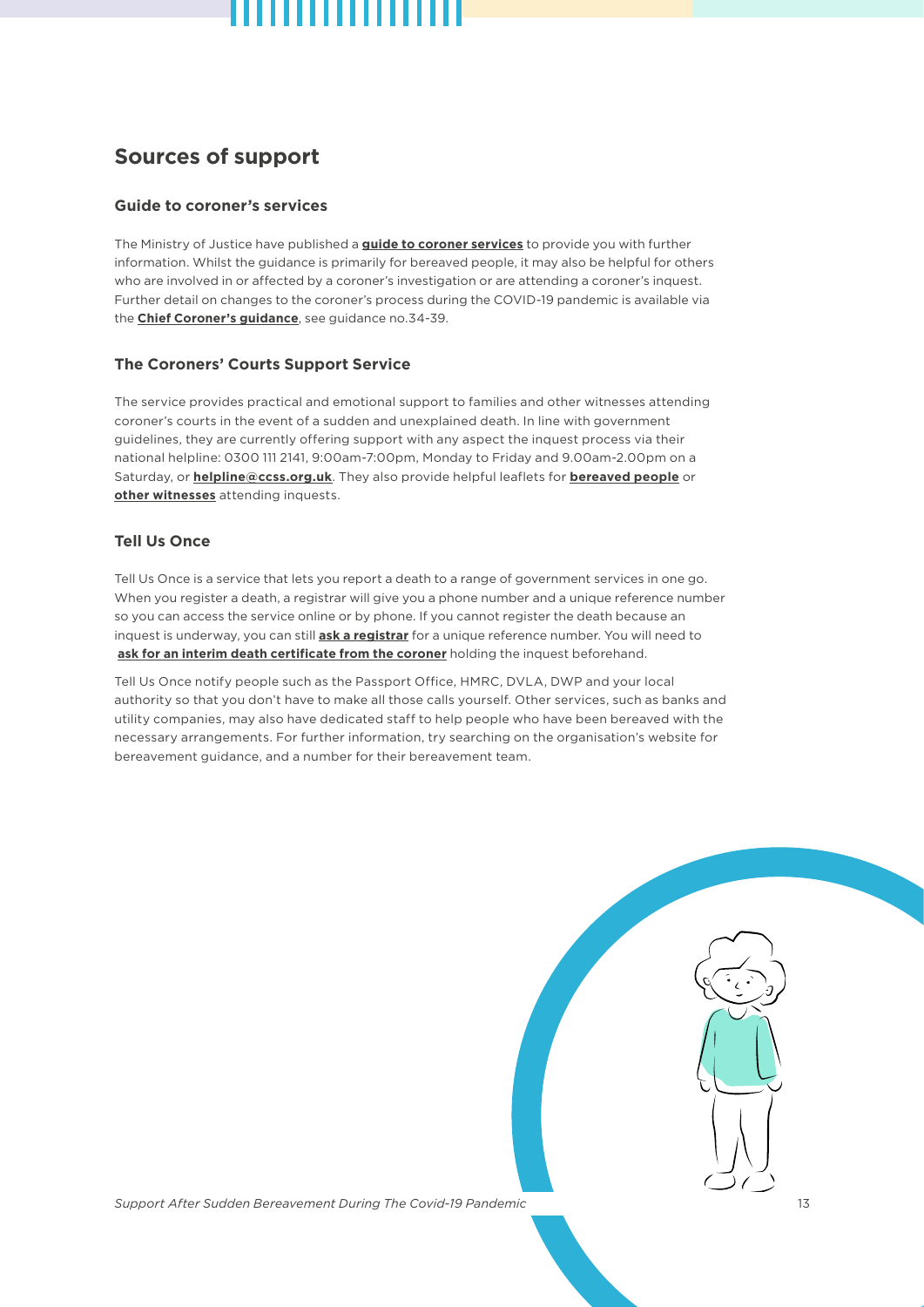# **Support specific**

**to you** *Support After Sudden Bereavement During The Covid-19 Pandemic* 14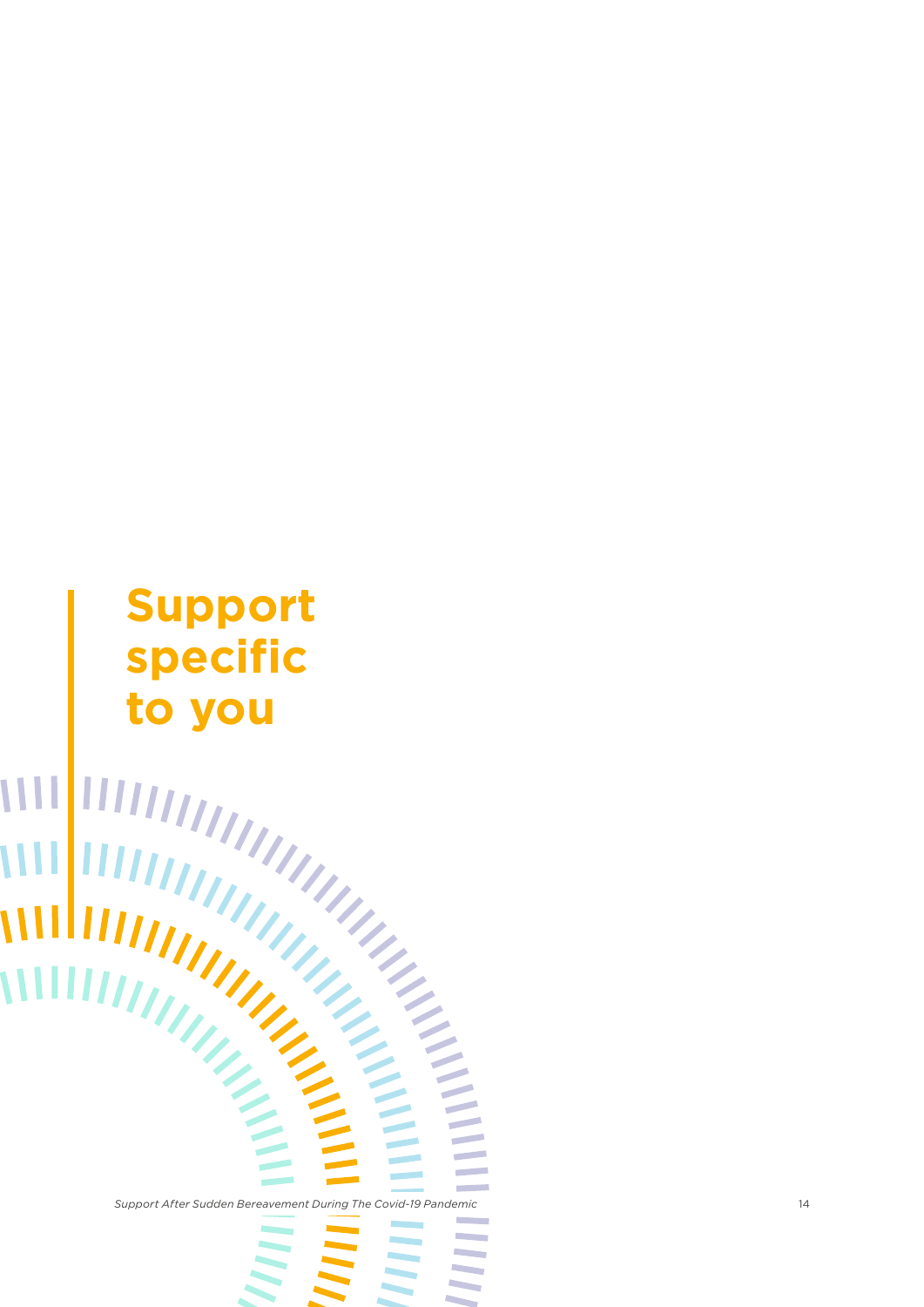# <span id="page-14-0"></span>**Support specific to you**

## <span id="page-14-1"></span>**Finding local support in London**

Every bereaved person should be able to find appropriate support for the nature of their bereavement, where and when they need it. Many organisations have developed online tools to help you find local support appropriate for the circumstances of your bereavement:

#### **AtaLoss**

**[AtaLoss](https://www.ataloss.org/Pages/FAQs/Category/organisations-that-can-help?Take=24)** is the UK's signposting website for the bereaved which enables you to search for **[services](https://www.ataloss.org/Pages/FAQs/Category/organisations-that-can-help?Take=24)  [within your area](https://www.ataloss.org/Pages/FAQs/Category/organisations-that-can-help?Take=24).** Their website allows you to specify who you have lost and who in your family requires support, as well as your location, to help you find the support most appropriate to your needs.

#### **Child Bereavement UK**

**[Child Bereavement UK](https://www.childbereavementuk.org/)** provide support to children and young people, parents, and families when a child is grieving or when a child has died. They have an online search tool that can help you find **[support in your local area](https://directory.childbereavementuk.org/)** and allows you to specify when you need help for a bereaved child or if you have lost a child.

#### **The Listening Place**

Sometimes grief can feel overwhelming, particularly if you are isolated from your usual support network or are having difficulty coming to terms with your loss. The Listening Place provide ongoing listening support to people in London who feel life is no longer worth living, to help relieve emotional pain and stress. During the pandemic, support has primarily been delivered via telephone sessions rather than face-to-face, however face-to-face sessions have now resumed and the service will revert to exclusively face-to-face support over time. To refer yourself for support, please visit their **[website.](https://listeningplace.org.uk/i-need-help/)**



*Support After Sudden Bereavement During The Covid-19 Pandemic* 15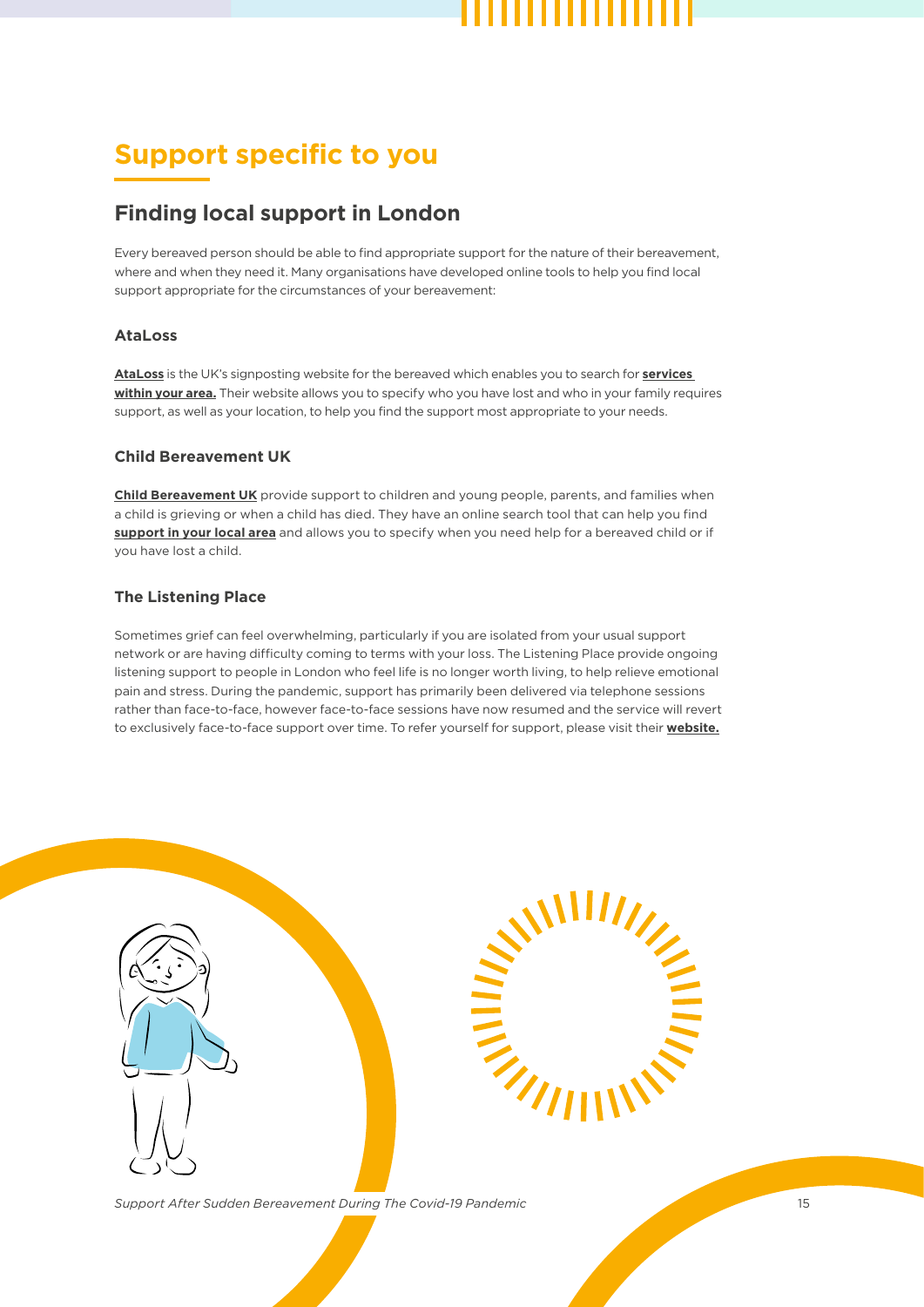#### **Local, specialised suicide bereavement services**

Several London regions have specialist Suicide Bereavement Liaison Services which aim to support people bereaved by suicide and connect them with appropriate bereavement and mental health services.





#### **North West and South West London**

The services across North West and South West London are delivered by Brent, Wandsworth and Westminster Mind and led by a designated suicide bereavement liaison officer, who receives referrals for support from police and/or health care professionals. An officer may contact you directly if the police or coroner in your area have indicated they are able to offer support.

Alternatively, you can contact the service directly via email at **sbls@ bwwmind.org.uk** or via phone, with a number specific to where you live:

- Call or text 07436 191 667 if you live Harrow, Hillingdon, Hounslow, or Ealing
- Call or text 07436 139 510 if you live in Kensington & Chelsea, Westminster, Brent, or Hammersmith & Fulham
- Call or text 07753 650 951 if you live in Croydon, Merton, Kingston, Richmond, Sutton, and Wandsworth.

Further information about what the service can offer is also available in their leaflets for North West and South West London residents.

#### **North Central London**



Rethink Mental Illness offer a Support After Suicide service which you can access if you live in North Central London or are affected by a suicide that happened in the area. The service operates via referral or self-referral, to support families and friends who have recently been bereaved, and anyone else who may have been impacted by the suicide such as healthcare professionals. The service offers both **[121 support and peer support groups](https://www.rethink.org/media/4027/ncl-support-after-suicide-leaflet.pdf)**, so you can choose what works best for you. To self-refer or for more information, please visit their **[website](https://www.rethink.org/aboutus/what-we-do/our-services-and-groups/ncl-support-after-suicide/)**. You can also contact the service via 07483 368 700 or **[supportaftersuicide@rethink.org](mailto:supportaftersuicide@rethink.org)**.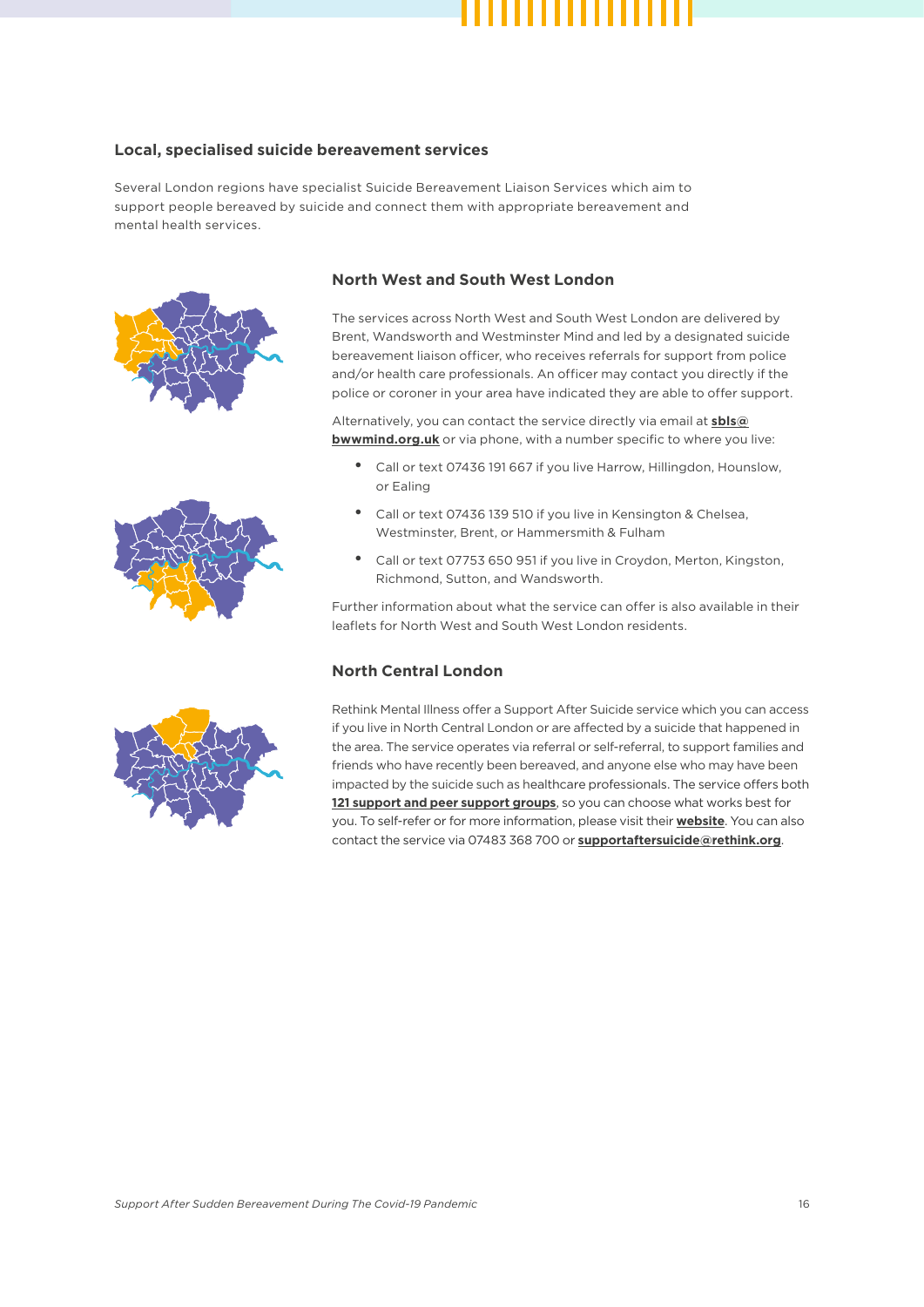## <span id="page-16-0"></span>**Nationally available support**

If local services are difficult for you to get to or do not meet your needs, you can also contact national organisations who may also be able to offer you advice and help:

#### **Sudden**

**[Sudden](https://sudden.org/)** offer a phone-based case management service for people bereaved suddenly by suicide, COVID-19, or any other cause. Support officers can work with you to help establish coping mechanisms after a challenging bereavement, provide emotional support, and address urgent practical needs. Call 0800 2600 400, 10am-4pm Monday-Friday or email **[help@sudden.org](mailto:help@sudden.org).**

#### **National Bereavement Partnership**

Skilled helpline volunteers at the **[National Bereavement Partnership](https://www.nationalbereavementpartnership.org/?fbclid=IwAR14mnpUcSruz5X92Pe57IQDBR9Z5WscdhsZhwQC3zJZBEOOhNgh8dC5B_c)** can provide a listening ear to support the recently bereaved as well as further information and advice. Call 0800 448 0800, 7am-10pm 7 days a week, text 07860 022 814 (texts are charged at your standard rate), or email **[Helpline@NationalBereavementPartnership.org](mailto:Helpline@NationalBereavementPartnership.org).**

#### **Samaritans**

When life is difficult, **[Samaritans](https://www.samaritans.org/)** are here. Whoever you are and whatever you're facing, they won't judge you or tell you what to do. They are here to listen so you don't have to face it alone. Call 116 123, 24 hours a day, 7 days a week.

#### **Cruse Bereavement Care**

The Cruse Bereavement Care National Helpline is staffed by trained bereavement volunteers who can offer emotional support to anyone affected by bereavement. Call 0808 808 1677, Monday-Friday 9.30-5pm (excluding bank holidays), with extended hours on Tuesday, Wednesday and Thursday evenings until 8pm. For further advice and guidance, including help with grieving during the pandemic or in isolation, please visit their **[website](https://www.cruse.org.uk/)**.

#### **Survivors of Bereavement by Suicide (SoBS)**

**[SoBS](https://uksobs.org/)** provide support to individuals over 18 who have been bereaved by suicide, by connecting you with people who have been bereaved under similar circumstances. They have support groups across the country, including several within London. In line with government guidance, groups are now offering virtual meetings to provide vital peer-led support. You can find out if your local group is offering online meetings via their **[website](https://uksobs.org/we-can-help/local-support-groups/find/?doing_wp_cron=1603382201.1078469753265380859375)**, or **[contact their national office](https://uksobs.org/contact/?doing_wp_cron=1592401426.2225899696350097656250)** to find a virtual group that can help, regardless of your geographical location. Alternatively, you can call their national helpline on 0300 111 5065, 7 days a week, 9am-9pm, email **[email.support@uksobs.org](mailto:email.support@uksobs.org)** or use their helpline online forum, where you can speak to others who have also been impacted by suicide.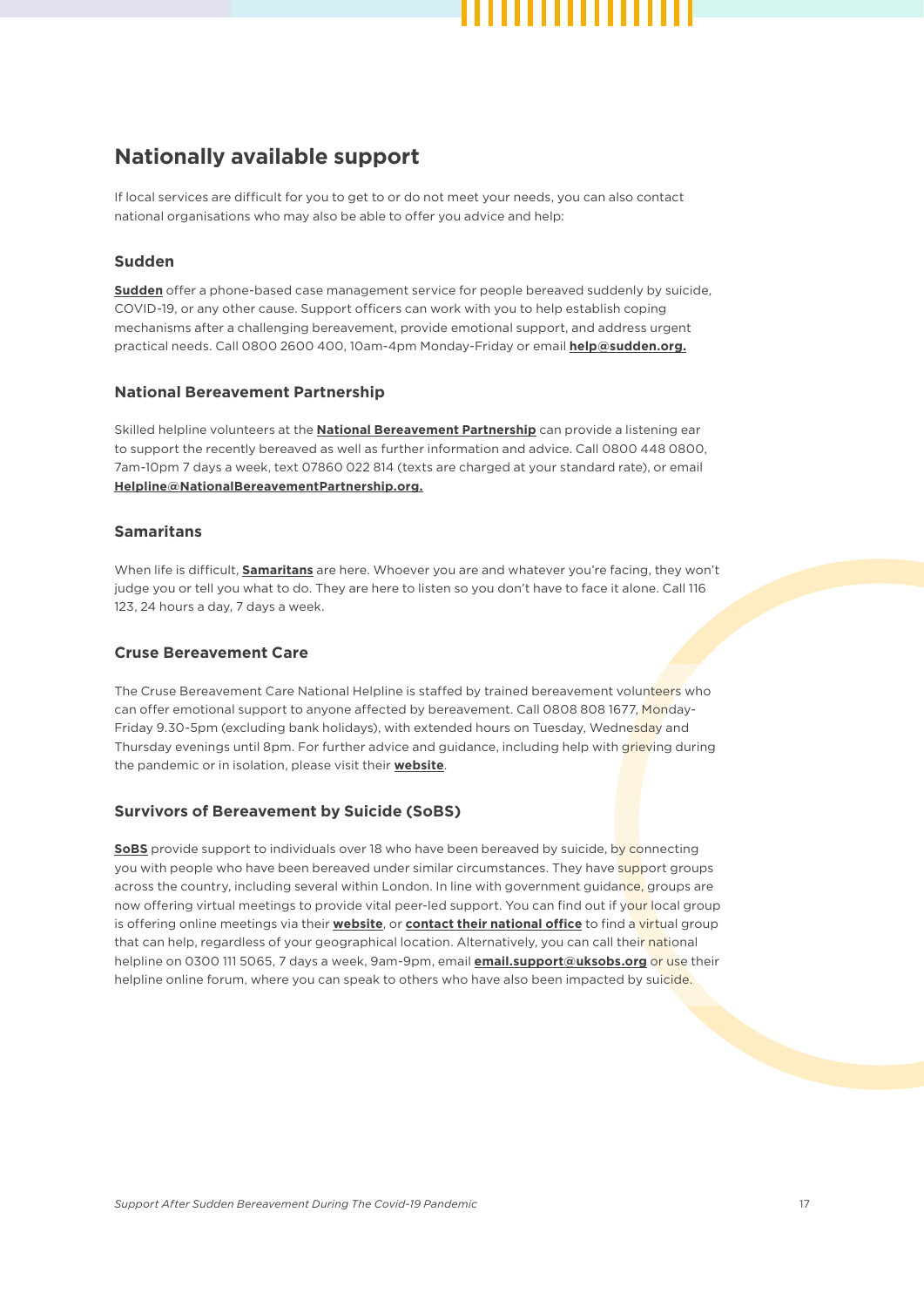## <span id="page-17-0"></span>**Children and young people**

A sudden death brings shock and disbelief, which can be especially frightening and distressing for children and young people. The uncertainty and anxiety associated with the COVID-19 pandemic may exacerbate these feelings, meaning bereaved children show stronger reactions to grief or become more worried about themselves or others becoming ill.

If you are a bereaved parent, the current restrictions regarding social distancing and travel may have meant you could not express your love and care in person or be with your child in their last moments. Not being able to say goodbye in the desired way can be very upsetting for children, young people and parents alike.

Winston's Wish and Childhood Bereavement UK have put together some suggestions for **[children](https://www.winstonswish.org/coronavirus-funerals-alternative-goodbyes/)  [and young people](https://www.winstonswish.org/coronavirus-funerals-alternative-goodbyes/)** and **[families](https://www.childbereavementuk.org/holding-a-funeral-when-you-cannot-meet-ideas-for-families)** on **how to say goodbye** when you cannot meet or attend a funeral as usual.

We've put together some information below, outlining specialist services that might be able to help you at any time following your loss. The organisations listed also provide online guidance on how to talk to children and young people about sudden loss according to their age and understanding.

#### **Support for bereaved children and young people**

#### **Child Bereavement UK**

The service provides support to children and young people, parents, and families when a child is grieving or when a child has died. Bereavement support practitioners at **[Child Bereavement UK](https://www.childbereavementuk.org/)** are currently offering one-to-one booked telephone support as well as some online group sessions via Zoom. Email **[support@childbereavementuk.org](mailto:support@childbereavementuk.org)** to find out more about the support that's right for you and your family. Their helpline continues to operate as normal, providing confidential support, information and guidance to families and professionals: 0800 02 888 40, 9am-5pm, Monday-Friday. Live Chat is additionally available via their **[website](http://www.childbereavementuk.org/)**.

#### **Winston's Wish**

The helpline team at **[Winston's Wish](https://www.winstonswish.org/)** offer emotional and practical bereavement support to children, young people and those who care for them by phone, email and **[online chat](https://www.winstonswish.org/online-chat/)**. If a young person you know is finding it hard to cope with their grief, call 08088 020 021, 9am-5pm, Monday-Friday for guidance on how you can best support them following the death of a loved one, or email **[ask@winstonswish.org](mailto:ask@winstonswish.org)**.

#### **Grief Encounter**

Face-to-face support services for bereaved children and their families have been replaced by a virtual service offering, in line with current government guidelines. **[Grief Encounter](https://www.griefencounter.org.uk/)** has expanded their helpline team to ensure bereaved individuals can still access their vital advice and support, via 0808 802 0111, 9am-9pm Monday-Friday. You can also email **[grieftalk@griefencounter.org.uk](mailto:grieftalk@griefencounter.org.uk)** or log on to their **[live chat](http://www.griefencounter.org.uk/)** for confidential support.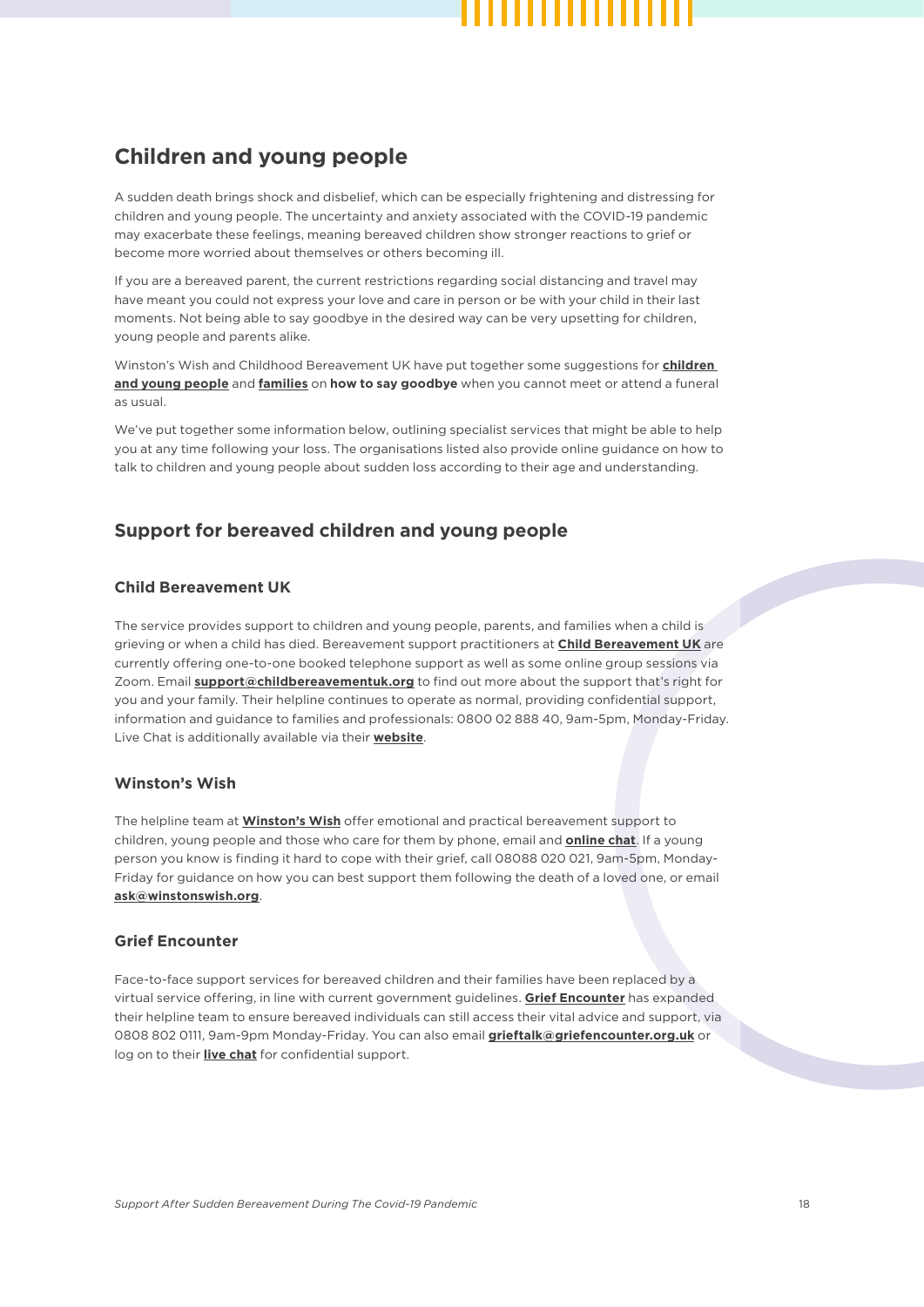

#### **Support when a child or young person dies**

#### **The Compassionate Friends**

**[The Compassionate Friends](https://www.tcf.org.uk/)** offer support to bereaved parents and their families who have lost a child. Their helpline is staffed by trained volunteers who are all bereaved parents, who can offer emotional support and connect you with support groups in your area. Call 0345 123 2304, 7 days a week, 10am-4pm and 7-10pm, or email **[helpline@tcf.org.uk](mailto:helpline@tcf.org.uk)**.

#### **The Lullaby Trust**

Confidential bereavement support for anyone affected by the sudden or unexpected death of a baby or young child is available via **[The Lullaby Trust's](https://www.lullabytrust.org.uk/bereavement-support/)** helpline: 10am-5pm, Monday-Friday, 6pm-10pm on weekends, or email **[support@lullabytrust.org.uk](mailto:support@lullabytrust.org.uk)**. The service can also provide you with an opportunity to be connected to someone with similar personal circumstances, who can empathise with your loss and may be of comfort.

#### **Child Bereavement UK**

Booked telephone support appointments are available for bereaved parents, parents whose baby or child of any age is approaching the end of their life, or parents supporting a recently bereaved child or young person. Pre-arranged calls can be organised monthly, with a consistent specialist bereavement support practitioner, at a mutually agreed date and time. The service is free and available UK-wide, with no set number of sessions. Call their helpline on 0800 02 888 40, 9am-5pm, Monday-Friday for more information.

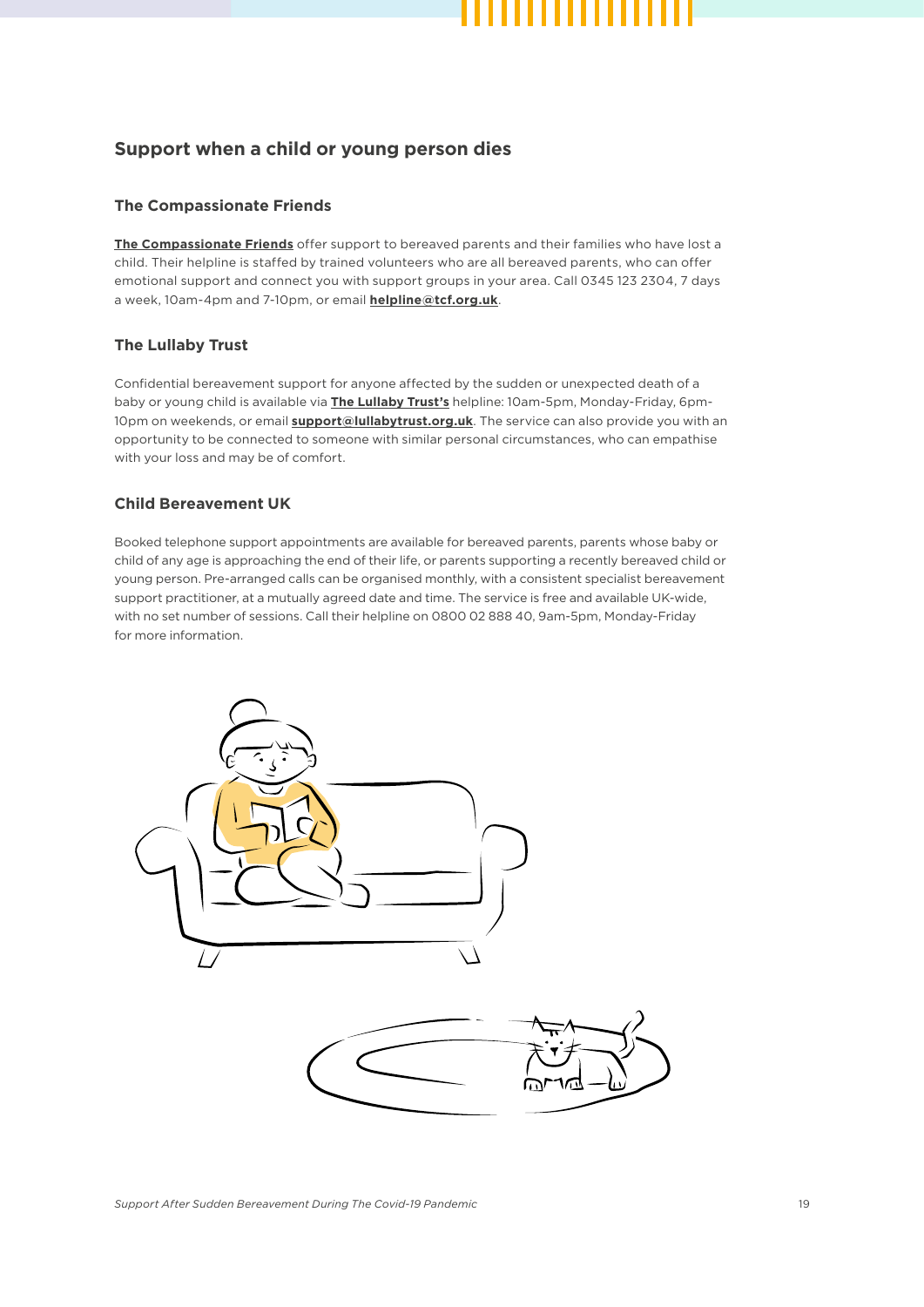### <span id="page-19-0"></span>**Older people**

Older people have been advised to stay at home and limit social contact with others during the pandemic. Coping with a loss whilst isolated from your usual support network may mean you experience an especially intense or prolonged period of grief. In turn, the disproportionate impact of COVID-19 on people in later life means you are more likely to have lost someone close to you, or to have concerns about your own physical health. All of this is at a time when you may still be unable to come together with friends and family in the usual way.

The services we have outlined below can provide you with an opportunity to talk and to get help, when it may feel as if you are having to cope by yourself.

#### **The Silver Line**

The helpline team at The Silver Line can offer information, friendship and advice to older people if you are feeling especially isolated at this time and link you to local groups and support services. Call 0800 4 70 80 90, 24 hours a day, 7 days a week. Additional social support is available via facilitated group phone calls, which connect people with shared experiences and interests. Visit their **[website](https://www.thesilverline.org.uk/)** for further information.

#### **Age UK**

**[Age UK](http://www.ageuk.org.uk)** have a **[free online bereavement guide](https://www.ageuk.org.uk/globalassets/age-uk/documents/information-guides/ageukig32_bereavement_inf.pdf)** for people in later life, produced in partnership with older people and carers, to help you cope with a recent bereavement. They also provide advice and information via their helpline: 0800 678 1602, 8am-7pm, 7 days a week. You can call Age UK Advice to find out whether there is a local Age UK near you, and order free copies of their information guides and factsheets, including their bereavement guide.

#### **The Good Grief Trust**

Due to current government restrictions on social gatherings, **[The Good Grief Trust](https://www.thegoodgrieftrust.org/)** have replaced their usual Pop Up Cafes with weekly virtual café events for people who have lost someone they love. They provide an opportunity to come together and share your experiences of bereavement with others who will understand what you are going through, and just to have a chat over a cup of tea. Further information is available via their **[website](https://www.thegoodgrieftrust.org/need-know-info/from-us-to-you/pop-up-good-grief-cafes/)**, or email **[Hello@thegoodgrieftrust.org](mailto:Hello@thegoodgrieftrust.org)** to book your place.

#### **Gransnet**

Gransnet, a social networking site for the over 50s, has a dedicated **[Bereavement Forum](https://www.gransnet.com/forums/bereavement)** which may be helpful for connecting individuals who have lost a loved one.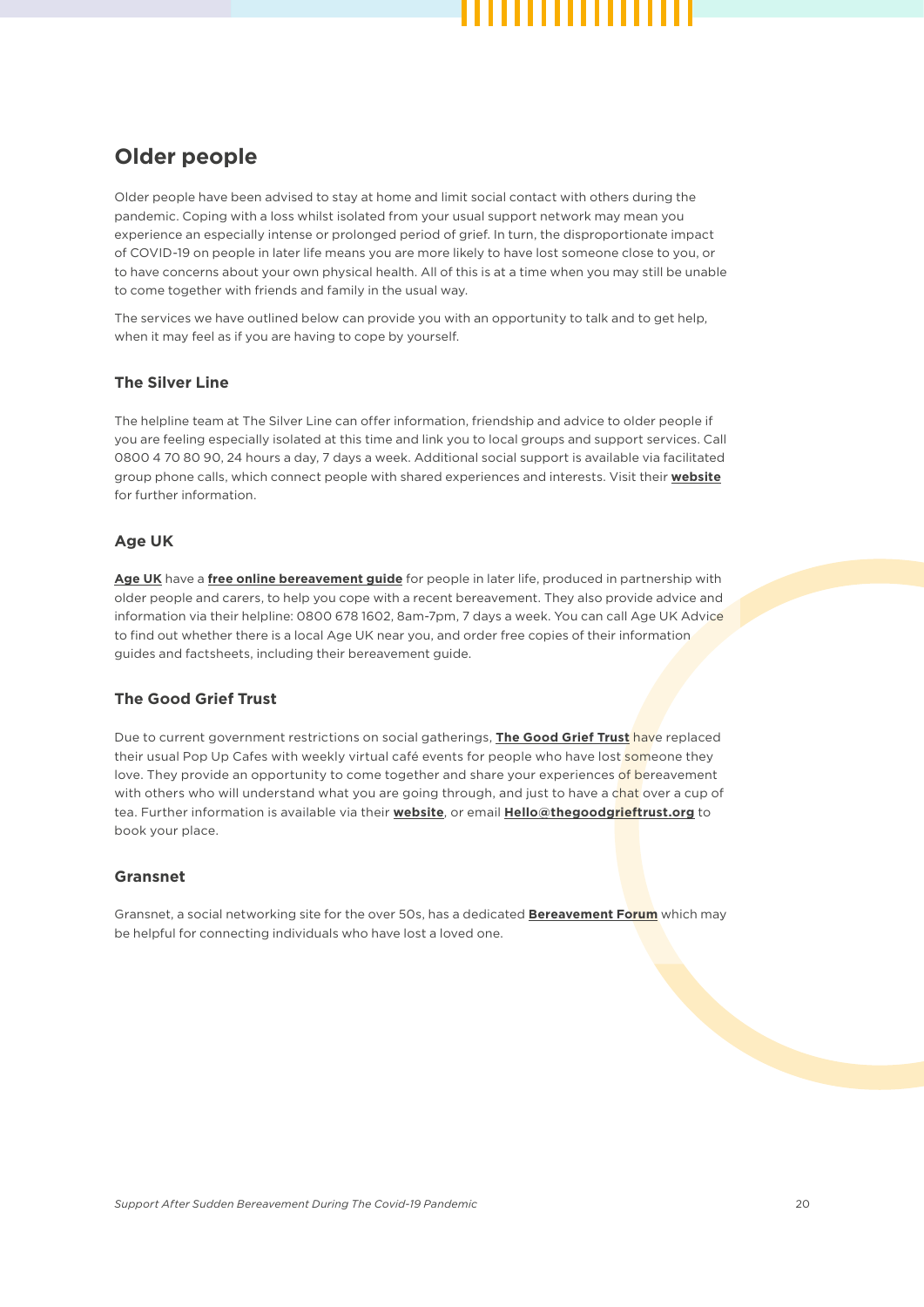## <span id="page-20-0"></span>**LGBTQI+ communities**

When faced with the loss of a loved one, many LGBTQI+ people may face additional challenges such as familial estrangement or a lack of acknowledgement of their relationships, alongside the universal experiences of sadness and distress. Sometimes, bereavement support services developed and delivered specifically for LGBTQI+ people are better positioned to understand what you are going through and to offer the right help.

At this time, we also understand that there is growing evidence of the disproportionate impact COVID-19 is having on both the mental health and physical health needs of London's LGBTQI+ community.

Alongside the national services we have signposted, we would urge you to contact the specialist services below, all of which understand what you are going through and will address your very specific needs.

#### **London Friend**

London Friend are currently offering one-to-one video counselling sessions to LGBTQ people in place of their usual face-to-face counselling services, which can help you to cope with a difficult bereavement. For further information or to make a referral, call 020 7833 1674 or email **[counselling@](mailto:counselling@londonfriend.org.uk) [londonfriend.org.uk](mailto:counselling@londonfriend.org.uk)**. They additionally offer free **[individual](https://londonfriend.org.uk/one-to-one-support/)** or **[group](https://londonfriend.org.uk/the-lockdown-remedy-group/)** online support sessions, also via **[referral](https://londonfriend.org.uk/lockdown-support-referral/)**, designed to help you manage more general mental health concerns. Full details are available via their **[website](https://londonfriend.org.uk/the-lockdown-remedy-group/)**.

#### **Switchboard**

Switchboard connect LGBTQI+ people looking for community, support or information and can provide direct support or link you with other specialist organisations who can help you, depending on your needs. The **[Switchboard LGBT+ helpline](https://switchboard.lgbt/contact/)** is open daily from 10am-10pm on 0300 330 0630 or email **[chris@switchboard.lgbt](mailto:chris@switchboard.lgbt)**.

#### **LGBT Foundation**

Helpline hours have been extended to offer more LGBTQ+ people the emotional support and advice they need during the coronavirus pandemic. Call 0345 3 30 30 30, 9am-9pm, Monday-Friday, or 10am-6pm on weekends.

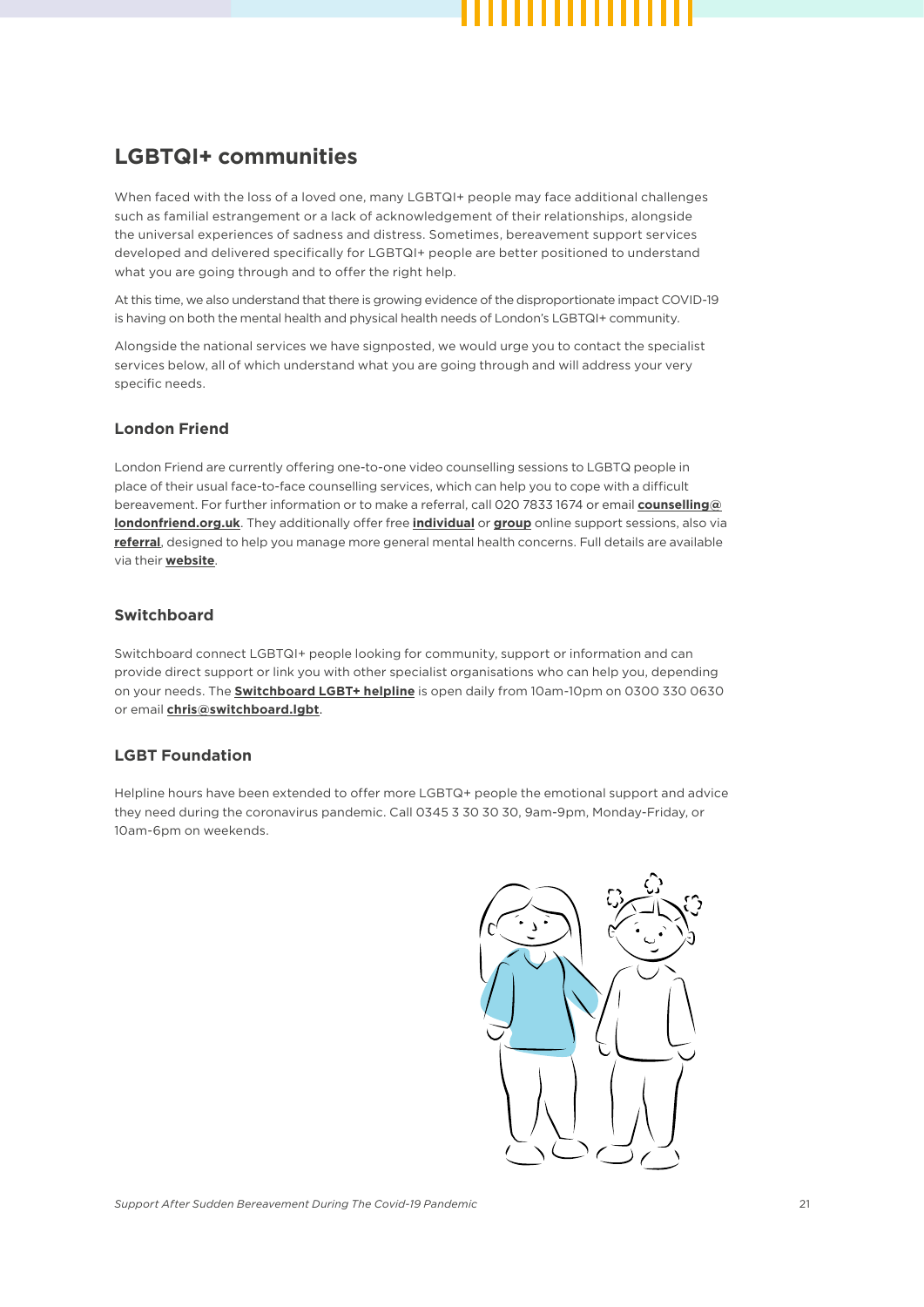#### <span id="page-21-0"></span>**Key workers**

If you are a key worker, the COVID-19 pandemic is extremely challenging. While most of the country stayed home, you have been leaving your house to go to work and face enormous pressure.

If you work in health or emergency services for instance, you may face more death and bereavement at work than prior to the pandemic, which can be very difficult to cope with. If you are an educator, children you work with may have been bereaved during the pandemic, and it can be difficult to know what to say or how to support them.

When you are trying to adjust to stressful new circumstances, it can feel challenging to look after your own mental health. We have put together some resources below which may help you understand and manage any difficult feelings you may be experiencing and find support when you need it. It is so important to also focus on maintaining your wellbeing, whilst you are supporting others through the provision of essential services.

#### **Our Frontline**

**[Our Frontline](https://www.mentalhealthatwork.org.uk/ourfrontline/)** is a partnership between Shout, Samaritans, Mind, Hospice UK and The Royal Foundation to help support the mental health of key workers during the pandemic. The collaboration of these services enables them to provide support for a range of difficulties you may be facing, from feeling overwhelmed or stressed at work, through to coping with bereavement. Our Frontline can offer you one-to-one support, via call or text, from trained crisis volunteers, plus resources, tips and ideas to look after your mental health and wellbeing:



**Health workers:** text FRONTLINE to 85258 any time, call 0800 069 6222, 7am-11pm if you're in England, or call 116 123 any time if you're elsewhere in the UK.



**Emergency service staff:** ambulance staff in England can call 0300 131 7000, 7am-11pm, for all other emergency services staff, text BLUELIGHT to 85258 for a text conversation or call 116 123 for a phone conversation at any time.



**Social care staff:** text FRONTLINE to 85258 any time, call 0300 131 7000, 7am-11pm if you're in England, or call 116 123 any time if you're elsewhere in the UK.

**Any other essential workers:** text KEYWORKER to 85258 for a text conversation or call 116 123 for a conversation in confidence, with a trained crisis volunteer, at any time.

#### **Hospice UK**

Hospice UK provide a free counselling and trauma helpline for frontline workers, staffed by the 'Just B' team at St. Michael's Hospice and specialist counsellors who are experienced in providing bereavement, trauma and emotional support. The service is responsive to faith, individual, cultural, and community needs, including providing a Tagalog speaking therapist service to support the large numbers of NHS and social care staff from the Philippines. Call 0300 303 4434, 8am-8pm, 7 days a week.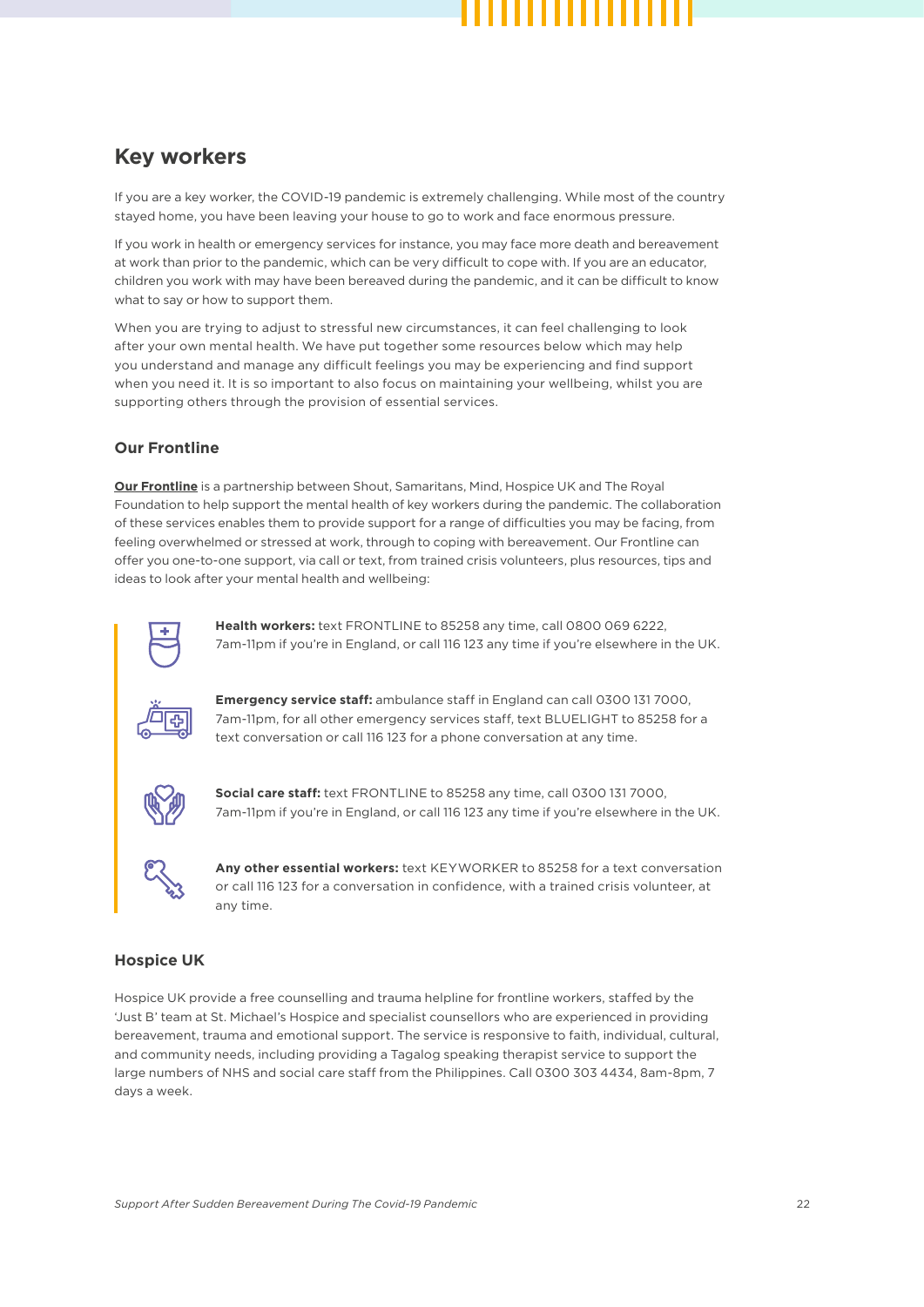#### **Twinkl and Mind**

Twinkl have partnered with Mind to support educators to cope with new ways of working, including **[resources](https://www.twinkl.co.uk/resources/twinkl-partnerships/mind-partnerships/teacher-wellbeing-during-school-closure-mind-partnerships?utm_source=referral&utm_medium=social&utm_campaign=partnerships-ourfrontline)** designed to aid stress management and self-care. Selected resources are available via the Mental Health at Work **[webpage for educators](https://www.mentalhealthatwork.org.uk/toolkit/ourfrontline-education/?utm_source=referral&utm_medium=social&utm_campaign=partnerships-ourfrontline)**, including **[guidance for how to talk about death](https://cdn.mentalhealthatwork.org.uk/wp-content/uploads/2020/04/17122005/Dying-Matters-Our-Frontline-v3.pdf)  [and grief](https://cdn.mentalhealthatwork.org.uk/wp-content/uploads/2020/04/17122005/Dying-Matters-Our-Frontline-v3.pdf)** if you, a colleague, or a learner have been bereaved during the pandemic.

#### **Grief Encounter**

Grief Encounter have extended their free services to frontline staff during the COVID-19 pandemic. NHS, social care, and all other frontline workers can call 0808 802 0111, 9am-9pm, Monday-Friday, or log on to their **[live web chat](https://www.griefencounter.org.uk/)** for help with managing grief, how to talk to families experiencing sudden loss, and coping mechanisms to help you deal with multiple patient deaths. You can also email **[grieftalk@griefencounter.org.uk](mailto:grieftalk@griefencounter.org.uk)**.

#### **Mental Health at Work**

A range of toolkits are available from **[Mental Health at Work](https://www.mentalhealthatwork.org.uk/)** which include specialist resources to support the mental health of key workers during the pandemic, from a variety of sectors. To access these resources, please visit their **[website](https://www.mentalhealthatwork.org.uk/toolkit/)**.

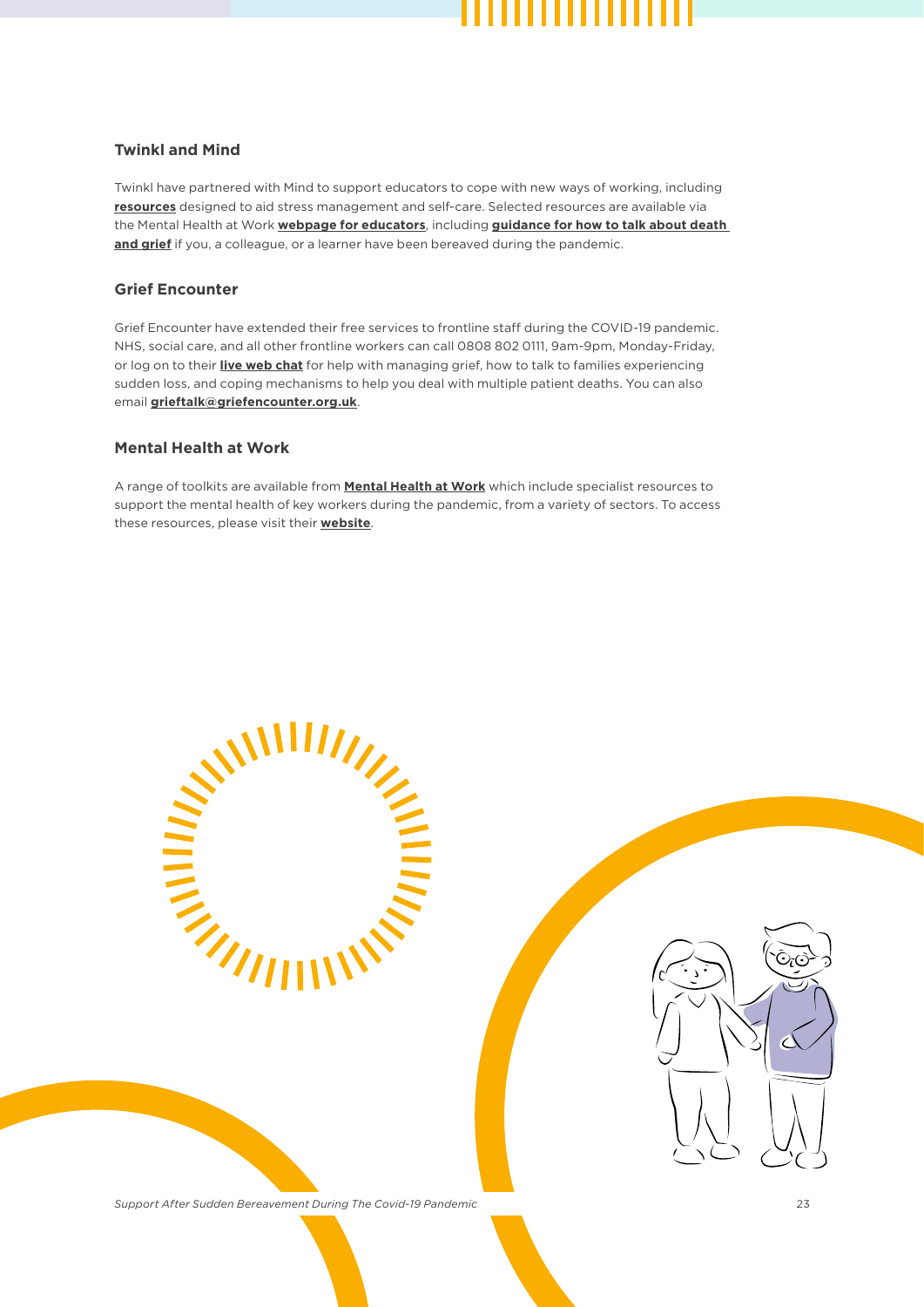# **Helping others who have been bereaved**

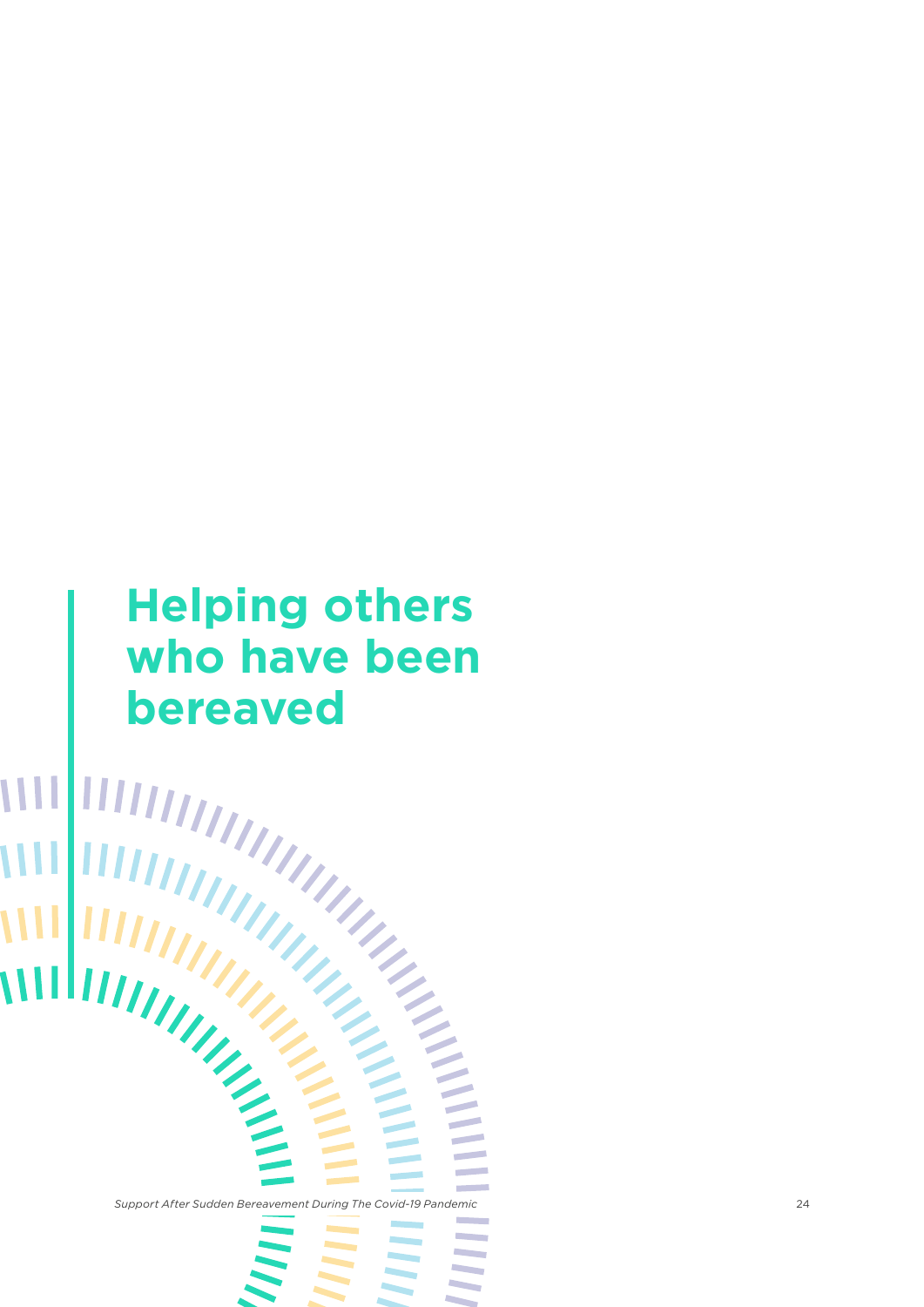## <span id="page-24-0"></span>**Helping others who have been bereaved**

If you are supporting someone who has been bereaved suddenly, this section is specifically for you.

A sudden bereavement can be very challenging, as those affected will only have had limited time to prepare for life without their loved one. They may be experiencing intense feelings of shock and disbelief, while trying to reimagine their future without the person they have lost. If their loved one may have died by suicide, those affected may also have painful feelings of shame or guilt, feeling that they could have done something to prevent the death. The stigma of suicide in society might make them avoid the subject, for fear of being judged.

If someone you know has recently been bereaved suddenly, they may be finding it hard to explain how they are feeling and to ask for help. They still need your love, kindness, and support. While you may feel unsure about how best to reach out to someone, it is always better to say something, than nothing.

Regular offers of help and making yourself available to listen are incredibly important. Someone might not feel ready for your support when you first ask but might want someone to talk to, or some practical help, a bit further down the line. It is important to provide an opportunity for your friend or relative to talk about how they are feeling when they are ready, and for you listen without making judgements. We have outlined below some ways to offer someone support which we hope you will find helpful.

Sometimes, your friend or relative who is bereaved may need additional, specialised support to help them to cope. It is also important to recognise this and help put them in touch with the services we have listed in this resource when they feel ready.

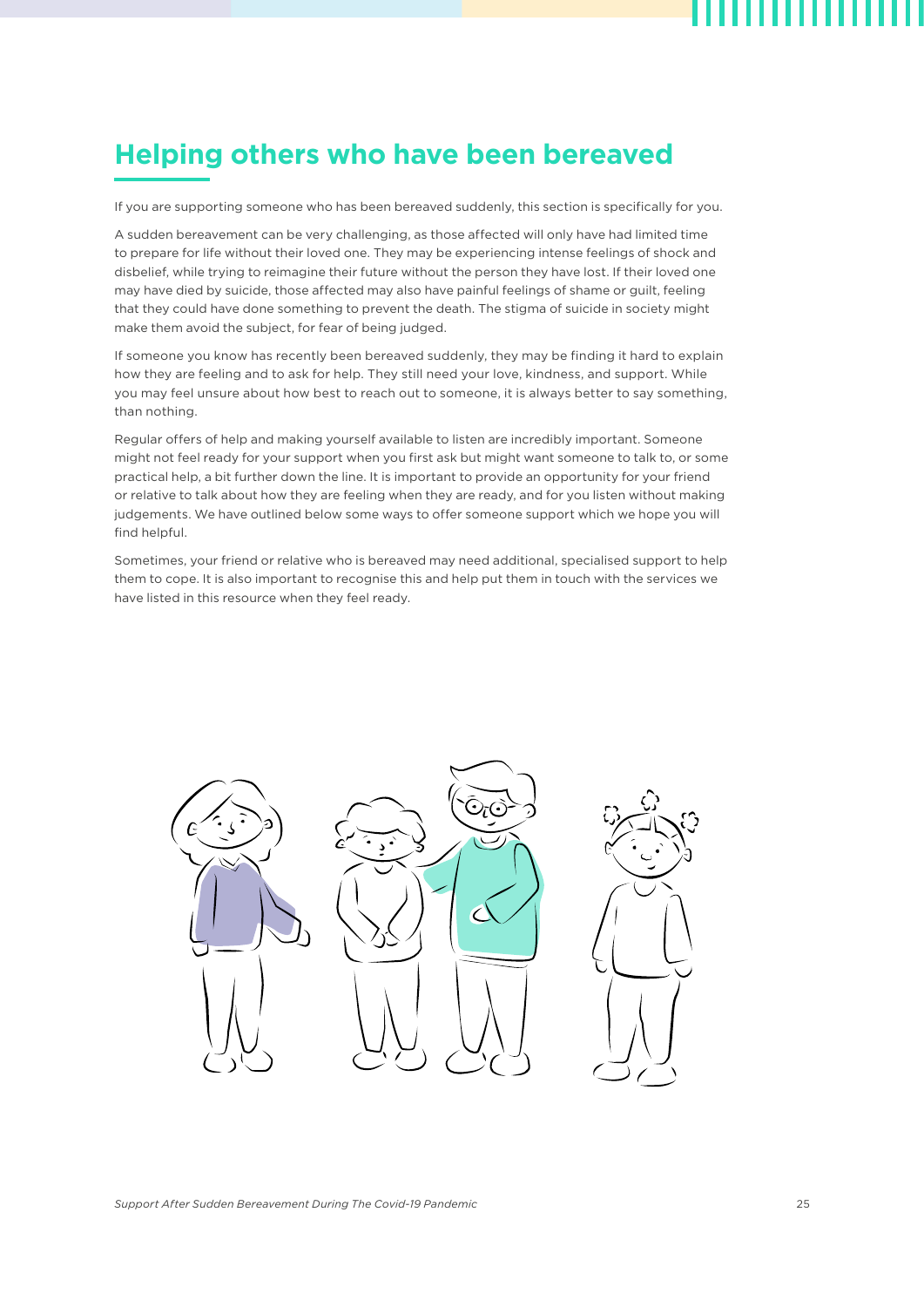#### **Offering your support**

#### 1. Finding the words

It isn't always easy to find the right words to say to someone who is grieving, especially if their loss has been sudden or traumatic. You might be worried about saying the wrong thing, even making things worse.

It can be helpful to ask open questions, and to let the person you're supporting lead the conversation. Remember that saying something is much better than saying nothing at all. You could say "I'm so sorry, I'm not sure what to say. But I am here for you."

*If you are talking about suicide, use expressions such as "died by suicide" or "took his own life." The common phrase "committed suicide" dates back to when suicide was a crime and may be upsetting.*

#### 2. Listening and accepting

In our section on [How you may be feeling,](#page-5-0) we talk about the wide range of emotions that someone experiencing sudden bereavement may go through; from shock and despair, to anger and disbelief. It's important to listen without judgement, as many of these reactions are very normal in sudden bereavement. There is no one expected way to feel or behave. However, if you are worried that the bereaved person is really struggling to cope, please do contact any of the services listed in this resource.

If someone is not ready to talk, that's ok too. Just being with that person can be enough to comfort them.

#### 3. Talking tips

Talking about death and loss is difficult. The following tips and suggestions have come from bereaved people and those who have supported them. We hope that they will give you some confidence to open up conversations with those who need your support.

- Try not to ask for details about how the person died, such as the method of suicide they used. Also, try not to push them about why the person may have died.
- If it seems appropriate, you can ask about the person's life, not just focus on their death. For example, 'can you remember that time they…?' or 'can you think of any of your favourite things about them?' "can you remember a time they really made you laugh?"
- Try not to mention religion and phrases such as "they are with God now" or "It will get better/time heals" or "they are in a better place", unless you are certain the person would be comforted by this.
- Regularly checking in by text message a simple 'Thinking of you' lets someone know that you are there.



**"I'm so sorry, I'm not sure what to say. But I am here** 

**for you."**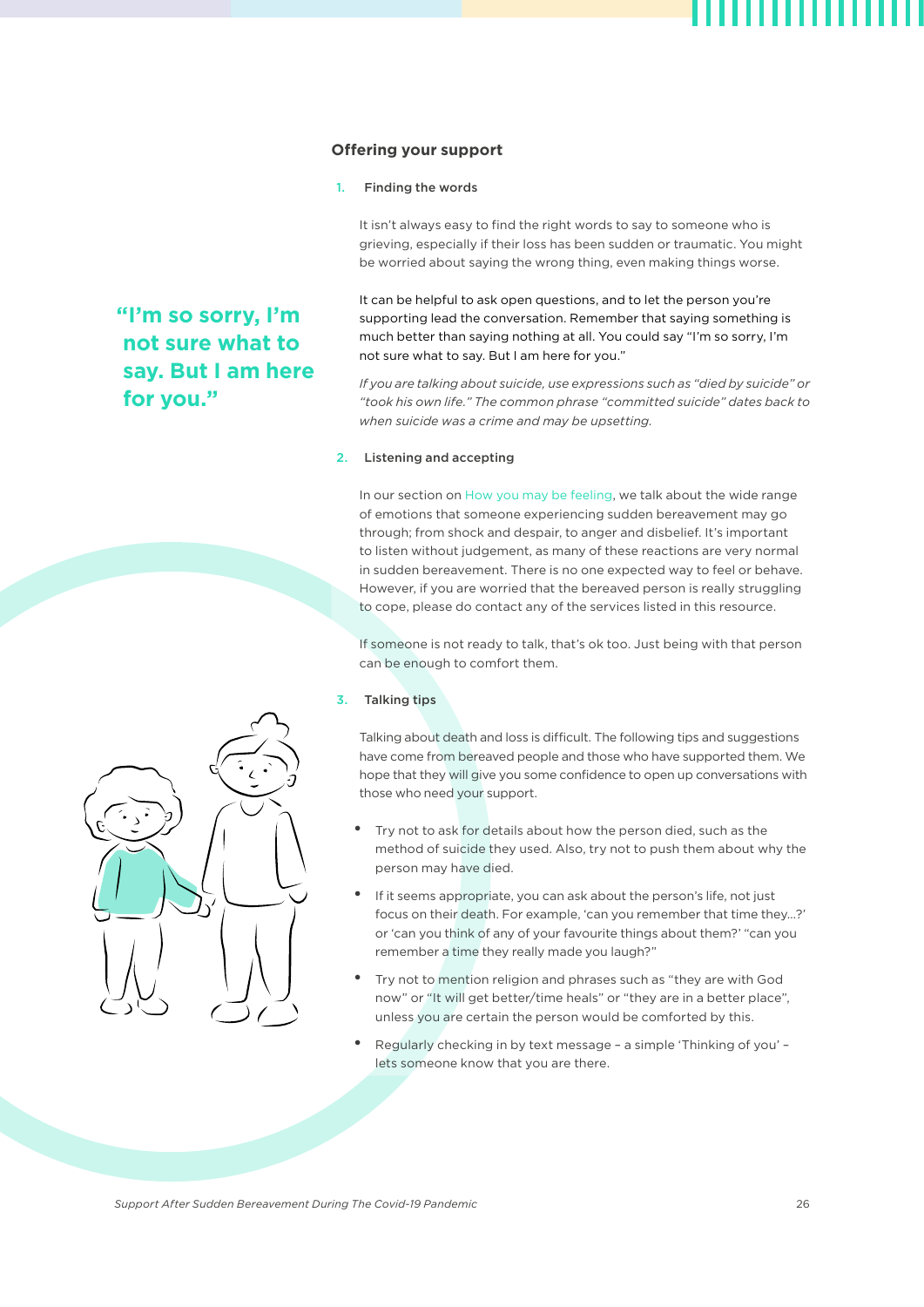#### **Offering practical support**

Alongside the emotional upheaval around loss, there will likely be a number of legal and administrative tasks that need to be taken care of. Sometimes, a sudden or unexpected death will lead to an inquest process, for example.

Our section on [What may happen in the coming weeks and months](#page-10-0) has more detail on these processes, as well as links to support and advice services.

If you can take on some of these administrative tasks it can really help, especially if the person you are supporting has other dependents or responsibilities. But there are many other things, big and small, that you can help with – walking the dog, picking children up from school and helping to prepare healthy meals for the family may all be hugely appreciated.

#### **Helping whilst social distancing**

Experiencing bereavement at a time when we cannot all be together can make it even more difficult to cope. People who are grieving often value face-to-face support and physical support from their support network. If you are not in the same household as the person you want to help, this type of support may not be possible.

Providing support by phone, video call and online messaging may be the only options available to you. This can still be a comfort to someone who is bereaved and will help them feel less isolated. To help ensure the person feels supported, you could try to arrange specific times to talk and mention how long you will be available for.

You can also arrange more than one way of talking to each other in case your preferred method does not work. This will help ensure the person is not left waiting to hear from you or is disappointed when you have to leave a call.

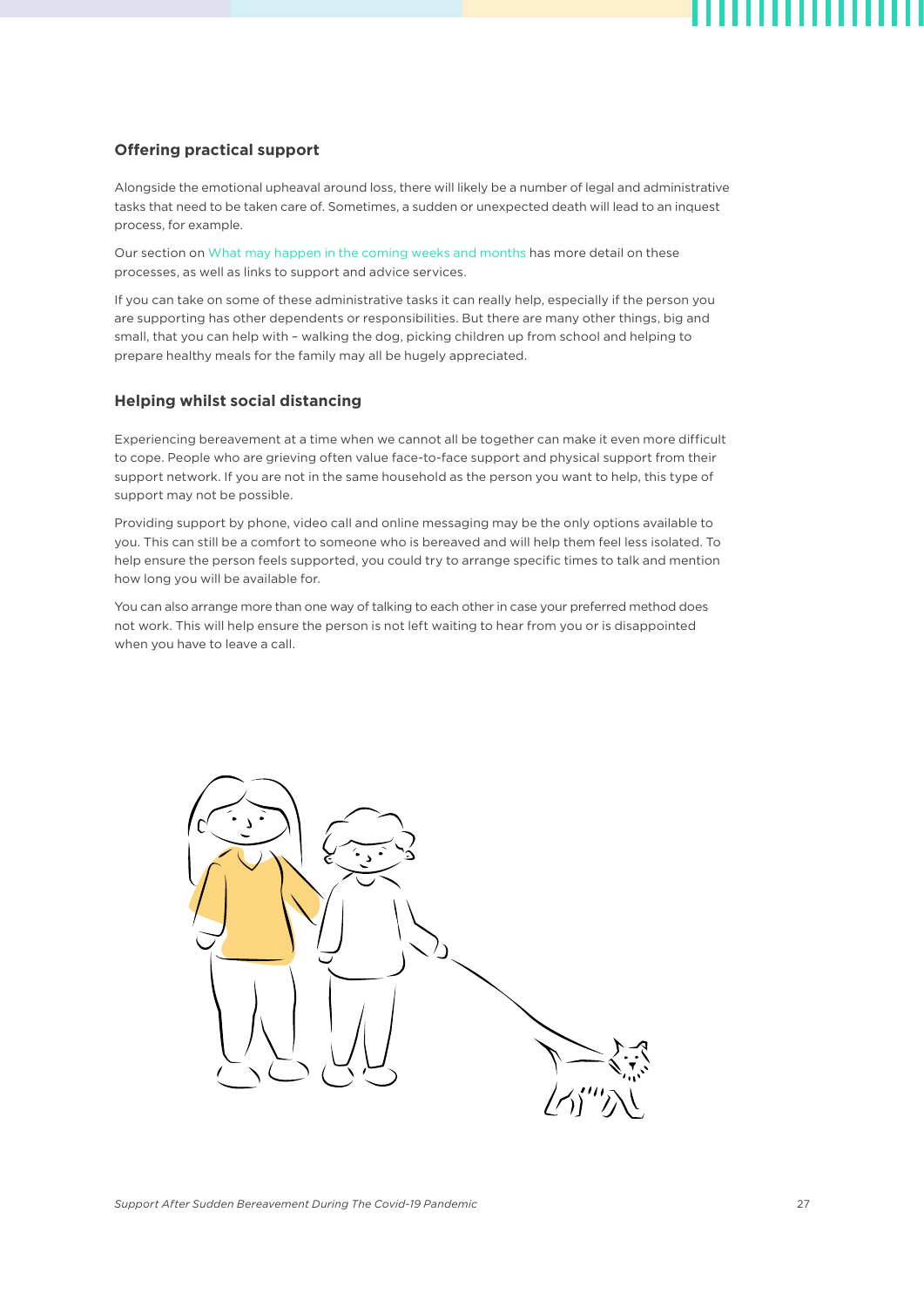#### **Bereavement by suicide**

Losing someone to suicide can be one of the most difficult and lonely experiences a person can have. You may find the person you are supporting isn't eating properly, doesn't want to face the day or get out of bed, is struggling to cope, and may even be feeling suicidal themselves. They may be experiencing a tsunami of emotion, or they may appear to be completely fine, or numb, to their loss. Know that these are all common reactions in such difficult circumstances.

Often, people can fear that asking the person about their loss will do more harm than good. It can be more difficult to express your condolences or let someone know that you are there for them when the person who has died may have taken their own life. It might not feel like the 'right' thing to say or that your words are enough. This is not the case; people bereaved by suicide need the support of those around them now more than ever. Whilst you may not be able to support them physically due to social distancing, it is important to stay in touch virtually or by phone, to help the person feel they are not alone.

The Support After Suicide Partnership provide a free support guide called **[Finding the Words](https://supportaftersuicide.org.uk/resource/finding-the-words/)** which contains thoughts and ideas on how to support friends, family or colleagues who are recently bereaved or affected by suicide.

You can also access **[Help is at Hand](https://supportaftersuicide.org.uk/resource/help-is-at-hand/)**, which provides valuable practical and emotional advice for anyone experiencing loss by suicide and can help you to understand what that person might be going through.

,,,,,,,,,